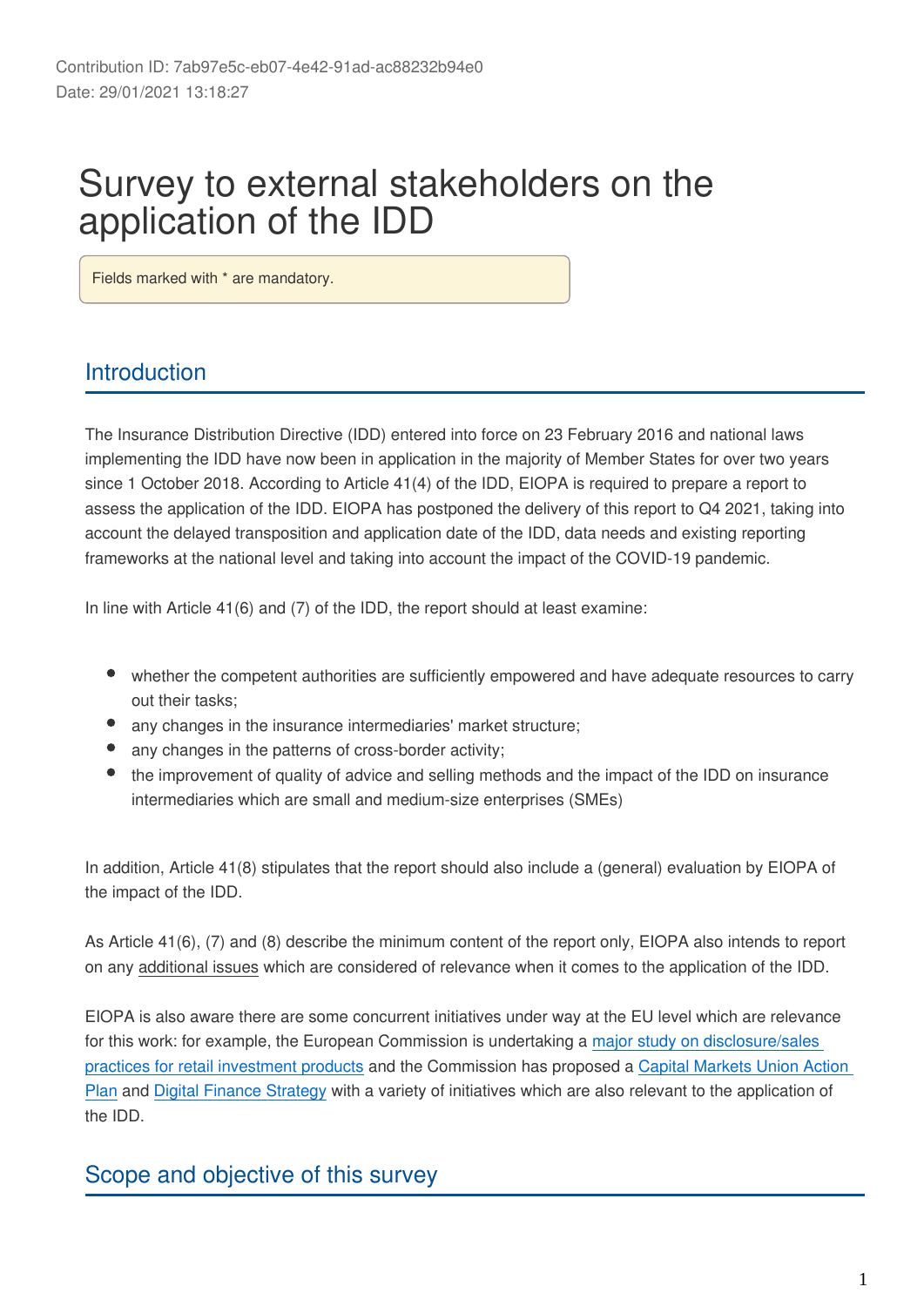As a first step towards the preparation of the report on the application of the IDD, EIOPA is launching an initial survey addressed to external stakeholders, such as consumer associations, academics, trade associations, insurance undertakings and insurance intermediaries.

The objective of this survey is to gather input on the following areas:

- The improvement of quality of advice and selling methods and the impact of the IDD on insurance intermediaries which are SMEs; and
- Additional issues which are considered of relevance when it comes to the application of the IDD.

The scope of this survey does not cover the following parts of the report which will be assessed in a separate exercise by EIOPA and national competent authorities (NCAs):

- whether the competent authorities are sufficiently empowered and have adequate resources to carry out their tasks;
- any changes in the insurance intermediaries' market structure;
- any changes in the patterns of cross-border activity;
- (general) evaluation by EIOPA of the impact of the IDD.  $\bullet$

EIOPA may launch a second survey at a later stage to gather additional input.

External stakeholders are invited to complete the survey by **1 February 2021**.

Comments are most helpful if they:

- respond to the question stated and
- **provide clear evidence for the response.**

The evidence for the responses should be provided in the textboxes below the respective questions. **If you have evidence in a format other than text (e.g. Excel file), please upload the file at the end of the survey.**

In case of questions, please contact IDDApplicationReport@eiopa.europa.eu

Please take note of the list of abbreviations and explanation of terms used in this survey, at the end of the survey.

#### **Publication of responses**

Contributions received will be published on EIOPA's public website unless you request for your response to be treated as confidential in the respective field in the template for comments.

Please note that EIOPA is subject to Regulation (EC) No 1049/2001 regarding public access to documents and EIOPA's rules on public access to documents.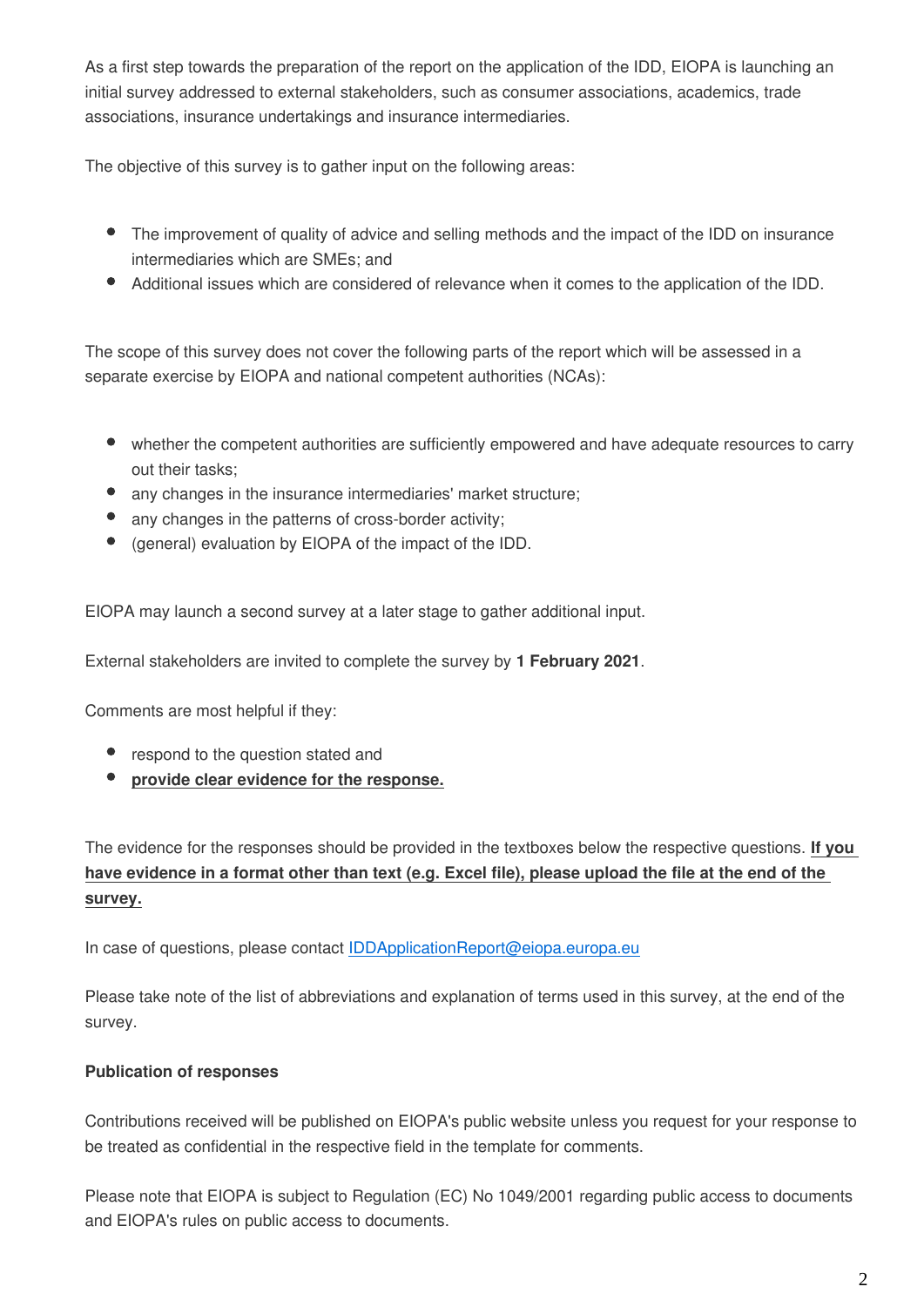Contributions will be made available at the end of the period for the survey.

#### **Data protection**

Please note that personal contact details (such as name of individuals, email addresses and phone numbers) will not be published. They will only be used to request clarifications if necessary on the information supplied.

EIOPA, as a European Authority, will process any personal data in line with Regulation (EC) No 45/2001 on the protection of the individuals with regards to the processing of personal data by the Community institutions and bodies and on the free movement of such data. More information on data protection can be found at https://eiopa.europa.eu/ under the heading 'Legal notice'.

# Remarks on completing the survey

#### **Choice of internet browsers**

Please use preferably Firefox or Chrome for best speed of the online survey whilst ensuring use of the latest version of the browser.

#### **Saving a draft survey**

After you start filling in responses to the survey there is a facility to save your answers. HOWEVER, PLEASE NOTE THAT THE USE OF THE ONLINE SAVING FUNCTIONALITY IS AT THE USER'S OWN RISK.

As a result, it is strongly recommended to complete the online survey in one go (i.e. all at once).

Should you still proceed with saving your answers, the online tool will immediately generate and provide you with a new link from which you will be able to access your saved answers.

It is also recommended that you select the "Send this Link as Email" icon to send a copy of the weblink to your email - please take care of typing in your email address correctly. This procedure does not, however, guarantee that your answers will be successfully saved.

#### **Uploading document(s)**

In the last section of the survey, you can also share additional material by clicking on "Select file to upload". Several documents (e.g. Word, Excel, Pdf) can be uploaded. However, note that each document / file is limited to 1MB or less in size.

#### **Printing the completed survey**

You will have the possibility to print a pdf version of the final responses to the survey after submitting it by clicking on "Download PDF".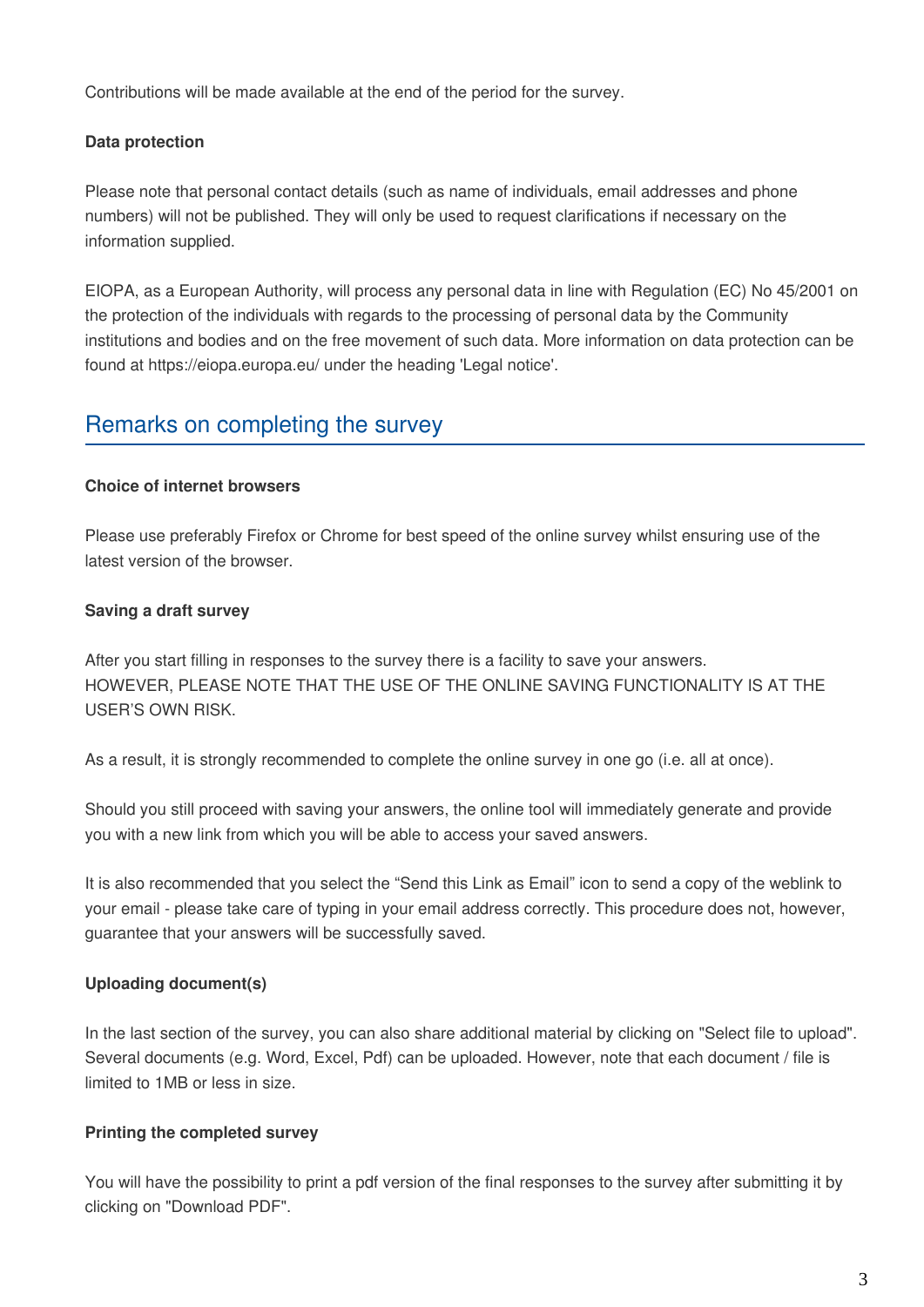You will automatically receive an email with the pdf file. Do not forget to check your junk / spam mailbox.

#### **Limit of characters for the answer of each question**

There is a limit of 5,000 characters for the answer of each question, including spaces and line breaks. If your answer exceeds the limit, you can upload your answer as additional material (see "Uploading document(s)" mentioned above).

# Contact details

Name of your institution **\***

Bundesarbeitsgemeinschaft zur Förderung der Versicherungsmakler (BFV)

#### Your name **\***

Erwin Hausen

#### E-mail **\***

bfv@kmi-verlag.de

Your member state

- C Austria
- **Belgium**
- **Bulgaria**
- Croatia
- Cyprus
- Czechia
- **Denmark**
- **Estonia**
- Finland
- **E**rance
- **G** Germany
- **Greece**
- **Hungary**
- C Iceland
- **O** Ireland
- 
- $\circ$  Italy
- **C** Latvia
- C Liechenstein
- **C** Lithuania
- **C** Luxembourg
- **Malta**
- **Netherlands**
- **Norway**
- C Poland
- **Portugal**
- **C** Romania
- Slovak Republic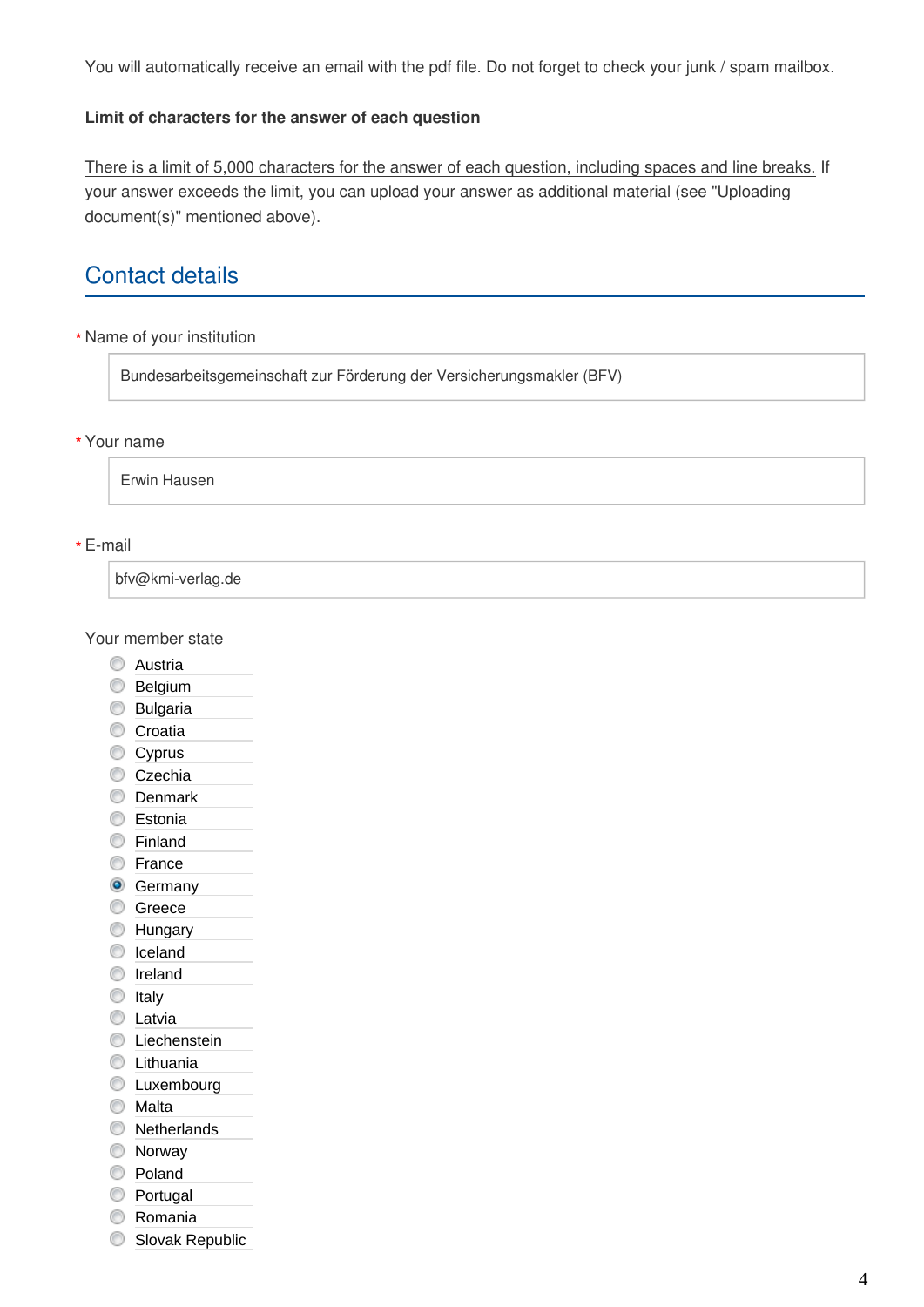Spain

**Sweden** 

**O** Other

# Survey on the application of the IDD

# The improvement of quality of advice and selling methods and the impact of the IDD on insurance intermediaries which are small and medium-size enterprises

#### 1) Improvement of quality of advice and selling methods

The IDD introduced a broader notion of "insurance distribution" (compared to its predecessor legislation, the Insurance Mediation Directive), covering a broader scope of providers of insurance (including direct sales by insurance undertakings). In addition, it introduced a number of new requirements regarding sales practices for insurance products, in particular, including a definition of "advice", the inclusion of the activity of advising in the definition of insurance distribution and requirements for distributors to be more active when assessing demands and needs with customers prior to the insurance policy being sold. Furthermore, the IDD introduced enhanced requirements for the sale of insurance-based investment products (IBIPs) concerning prevention of conflicts of interest, disclosure of inducements and the carrying out of suitability or appropriateness assessments.

EIOPA would like to gather evidence with regard to the quality of advice and practices for selling insurance products, based on the experiences as to whether the IDD has brought about significant changes and areas where there is scope for further improvements.

EIOPA has identified some examples of the type of data/evidence for the European market, which could be used to assess whether the **quality of advice and selling methods have improved, deteriorated or remained the same** following the implementation of the IDD:

- Changes in the number/severity of mis-selling incidents
- Changes in the number/severity of advice-related complaints
- Changes in the number of advice-related legal proceedings
- Changes in the number of contract withdrawals
- Changes in the knowledge and ability of insurance distributors (resulting in better advice)
- Impact of the demands-and-needs test and suitability/appropriateness assessment (on quality of advice)
- Impact of pre-contractual information disclosure such as the Insurance Product Information Document (IPID) and ongoing information disclosure and reporting to customers (such as via a suitability statement)
- Impact of product oversight and governance (POG) rules on distribution processes Impact of remuneration and conflicts of interest rules
- Data gained through consumer interviews, screening, research, mystery shopping etc.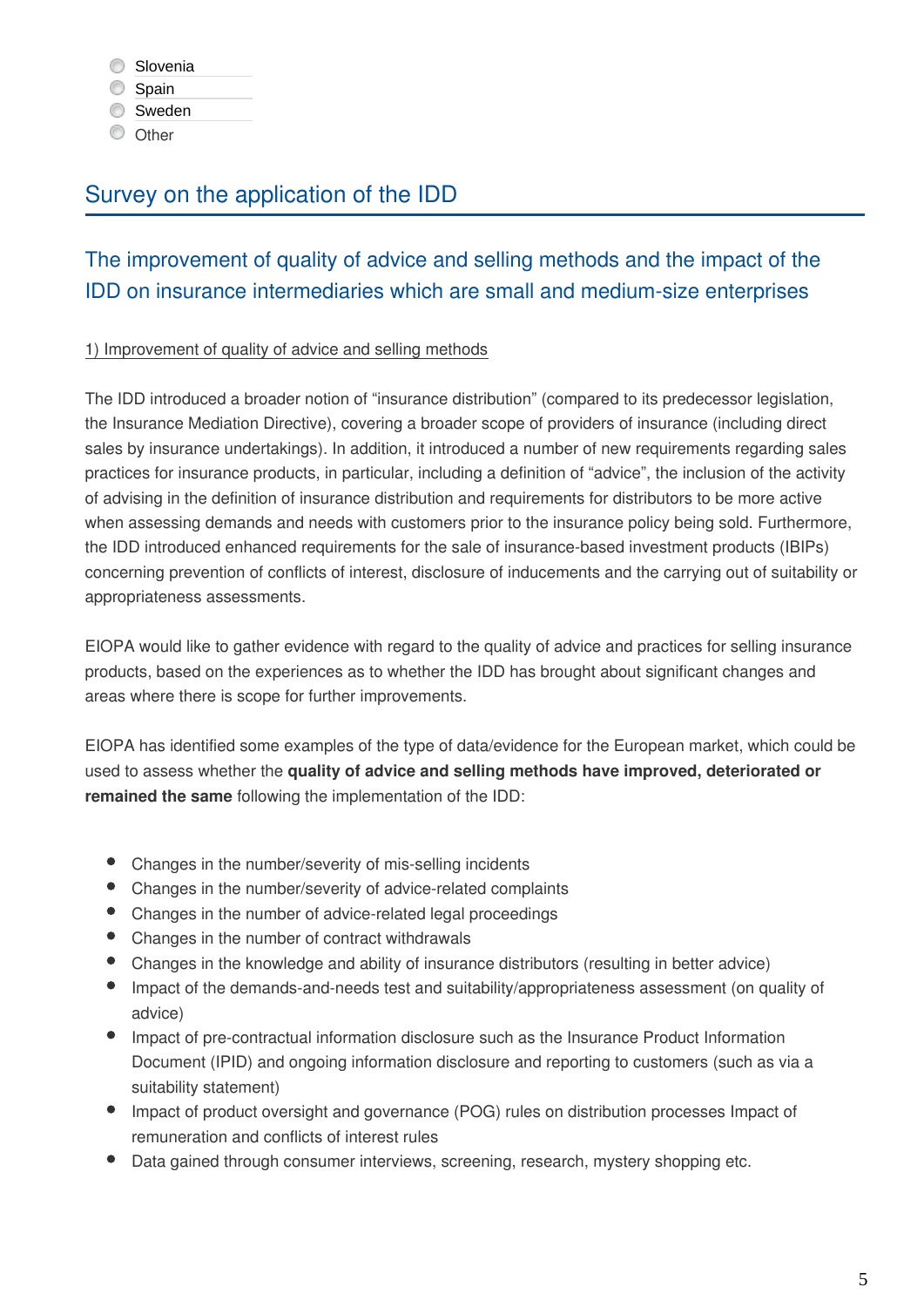**Provide in the box below any qualitative or quantitative data/evidence you have which could be used to assess whether the quality of advice and selling methods have improved, deteriorated or remained the same following the implementation of the IDD:**

Die Bundesarbeitsgemeinschaft zur Förderung der Versicherungsmakler (BFV) ist eine Arbeitsgemeinschaft von kleinen und mittelständischen Maklerversicherern, deren Geschäftspartner überwiegend Versicherungsmakler sowie Mehrfachvermittler (Versicherungsvertreter mit Erlaubnis) sind. Die Anzahl reversierter ungebundener Vermittler beläuft sich auf über 100.000, dabei sind entsprechend der Vermittlertätigkeit viele Vermittler bei mehreren Versicherern reversiert. Laut Vermittlerregister beträgt zum 04.01.2021 die Gesamtzahl der unabhängigen Vermittler 73.842.

Eine so zeitnahe Prüfung der Wirksamkeit der IDD, die mit Nachweisen untermauert werden soll, ist problematisch. Denn viele der 2018 eingeführten Regelungen müssen erst einmal wirken und die Folgen können dann erst in entsprechend später erstellten Statistiken erfasst werden. Die von der BFV herangezogenen Belege umfassen somit auch die Wirkung der IDD-Vorgängerin IMD.

Im Rahmen der Umfrage zur Anwendung der IDD belegt die BFV die Wirksamkeit der Regulierung anhand der sehr geringen Beschwerdezahlen über Versicherungsvermittler sowie rückläufige Stornoquoten in der Lebensversicherung. Geringe Beschwerdezahlen der Verbraucher über Versicherungsvermittler werfen die Frage auf, warum eine regelmäßige Anpassung bei den Regulierungsvorgaben, die meist nichts anderes als eine Verschärfung der Regulatorik bedeuten, überhaupt vorgenommen wird.

Denn die Folgen der immer schärferen Regulierung zeigen sich in Deutschland bei der in den zurückliegenden 10 Jahren drastisch gesunkenen Vermittleranzahl, die wir in dieser Umfrage belegen. Wenn einerseits eine geringe Vermittler-Beschwerdequote auf eine hohe Beratungsqualität schließen lässt, andererseits eine permanente Regulierungs-Verschärfung zu einem geringeren Angebot für den Verbraucher an Vermittlern für qualifizierte Beratung und Vermittlung führt, kann die Schlussfolgerung nur lauten, dass nach der 2018 erfolgten Implementierung der IDD es keiner weiteren Regulierung der Vermittler bedarf.

Anlass für eine zukünftige punktuelle Regulierungsjustierung könnten allenfalls belegte Erkenntnisse über in größerem Umfang stattfindende gravierender Fehlberatungen durch Versicherungsvermittler sein. Solche Erkenntnisse liegen aber nicht vor, im Gegenteil. Die Verbraucherbeschwerden über Versicherungsvermittler bewegen sich seit Jahren auf einem sehr niedrigen Niveau. Der Versicherungsombudsmann hat im Berichtsjahr 2019 gerade einmal 261 Eingaben in diesem Zuständigkeitsbereich erhalten (Versicherungsombudsmann Jahresbericht 2019, Seite 108). Zu beachten ist bei dieser Zahl, dass es sich um die Gesamtzahl der Beschwerden über Versicherungsvermittler handelt, ungeachtet dessen, ob die weitere Prüfung ergibt, dass die Beschwerde überhaupt berechtigt war bzw. ein Fehlverhalten des Versicherungsvermittlers vorlag. Weiterhin zu beachten ist, dass selbst diese Beschwerdezahl seit Jahren rückläufig ist, von 479 im Jahre 2009 auf 261 im Jahre 2019. Als Beleg ist eine Tabelle zu den Verbraucherbeschwerden über Versicherungsvermittler beigefügt.

Angesichts von über 440 Millionen Versicherungsverträgen sind diese Beschwerdezahlen als äußerst gering zu bewerten. Die Beschwerdequote pro 1 Million Versicherungsverträge bewegt sich im Promillebereich. Auch die Beschwerdestatistiken der Bundesanstalt für Finanzdienstleistungsaufsicht weisen sehr niedrige vermittlerbezogenen Beschwerdequoten aus. Die Zeitschrift für Versicherungswesen (01/2021, Seite 12, Fachbeitrag "Evaluierung: Hält die IDD, was sie versprochen hat?" von Dr. Helge Lach, Stv. Vorsitzender des Bundesverbandes Deutscher Vermögensberater e. V.) hat die Verbraucherbeschwerden über Versicherungsvermittler pro 1 Million Versicherungsverträge bei BaFin und Ombudsmann veröffentlich: ++ 2016: 0,36 (BaFin) und 0,32 (Ombudsmann) ++ 2017: 0,36 und 0,33 ++ 2018: 0,44 und 0,23 ++ 2019: 0,48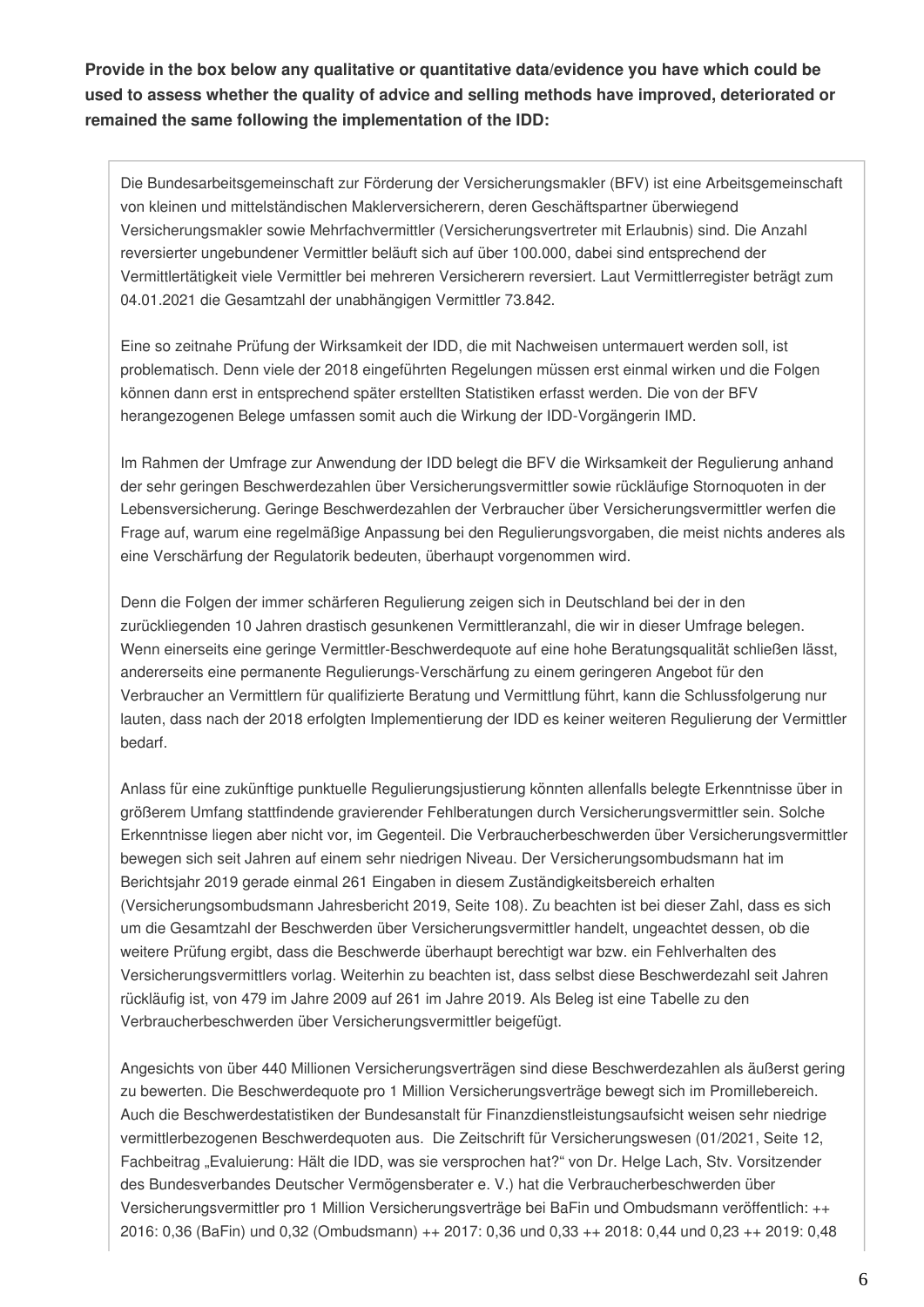und 0,26. Diese geringen Beschwerdequoten lassen den Schluss zu, dass Verbraucher mit der Qualität der Beratungs- und Vermittlungsleistung sehr zufrieden sind, die bisherigen Regulierungen wirken und eine weitere Regulierung nicht erforderlich ist.

Damit korrespondiert auch die rückläufige Stornoquote in der Lebensversicherung. Zwar gilt mangelhafte Beratungsqualität als eine der Ursachen für Storno, insbesondere Frühstorno. Jedoch sind die Ursachen für Storno vielfältig. Die meisten stehen im Zusammenhang mit finanziellen Engpässen, die viele Jahre nach dem Vertragsabschluss auftreten und insbesondere auf Scheidung und Arbeitslosigkeit zurückzuführen sind. Umso erfreulicher ist es, dass die LV-Stornoquote seit Jahren rückläufig und als niedrig zu bezeichnen ist. Entsprechend GDV-Daten (Tabelle als Beleg beigefügt) hat sich die LV-Stornoquote seit Einführung der IMD /IDD von 4 % in 2008 um 33 % auf 2,68 % in 2019 reduziert. Das deutet auf die gestiegene Beratungsqualität qualifizierter Berater und Vermittler hin.

#### 2) Functioning of the demands and needs concept

In order to avoid cases of mis-selling, the IDD introduced a demands-and-needs test on the basis of information obtained from the customers which must be completed for the sale of any insurance product, including for sales without advice. N.B. The concept of a demands-and-needs test is not new as it was already included in Article 12 of the Insurance Mediation Directive (IMD). However, the IDD goes beyond what was required under the IMD in the sense that any insurance product proposed to the customer should always be consistent with the customer's demands and needs and be presented in a comprehensible form to allow that customer to make an informed decision.

EIOPA would like to gather information as to whether the demands-and-needs test is functioning well for all insurance products considering it is mandatory for all distribution models and irrespective of whether or not advice is provided to the customer.

**Indicate by ticking "Yes" or "No" whether, in your view, the demands and needs concept is well functioning being mandatory for all distribution models in relation to non-advised sales of any insurance product.**

- Yes
- $\odot$  No

#### **Please provide evidence for your answer in the box below:**

Die Rechtsstellung des Versicherungsmaklers, die Rechtsprechung zum Versicherungsmakler und seine Verpflichtungen gegenüber seinen Kunden führen bereits unabhängig von der IDD seit vielen Jahren dazu, dass

Versicherungsmakler den Kunden nur zu geeigneten Produkten raten dürfen. So darf der Versicherungsmakler nur Versicherungsverträge empfehlen, die die Bedürfnisse des Versicherungsnehmers auch erfüllen. Eine Bedarfsanalyse sowie umfassende Produktkenntnise sind also ohnehin Verpflichtung des Versicherungsmaklers. Bereits der Bundesgerichtshof hat mit dem Sachwalterurteil vom 22.05.1985 (Az.: IVa ZR 190/83) dem Versicherungsmakler als Sachwalter des Kunden hohe Anforderungen an dessen Aufklärungspflichten und Beratungspflichten auferlegt.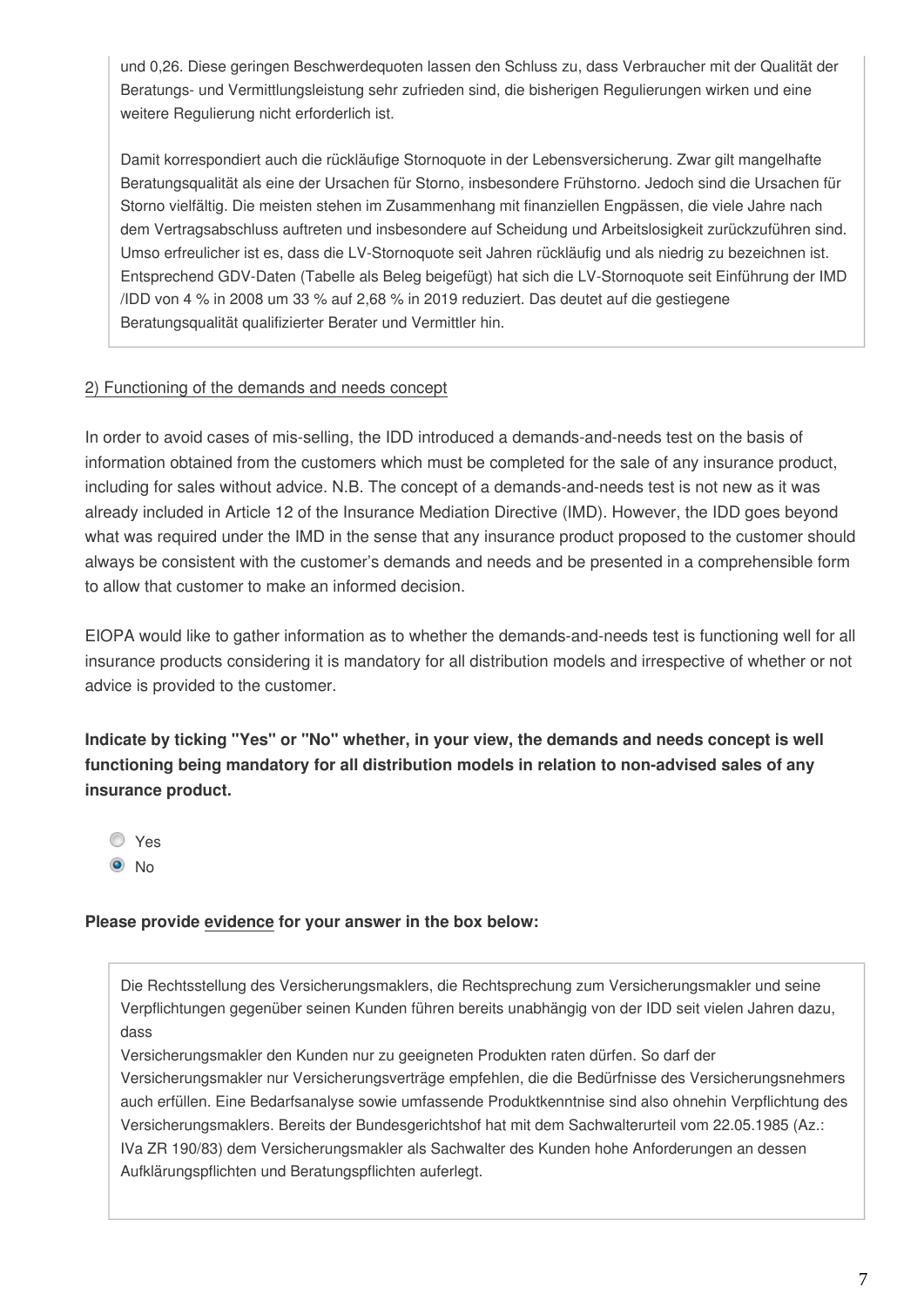#### 3) Functioning of "execution-only" sales

In some Member States, where no advice is given in relation to insurance-based investment products, insurance intermediaries and insurance undertakings are allowed to carry out insurance distribution activities within their territories without the need to conduct an assessment of appropriateness if certain conditions are met (so-called "execution-only" sales).

**Indicate by ticking "Yes" or "No" whether, in your view, "execution-only" sales are functioning well in those Member State that do not require the assessment of appropriateness for the sales of insurance-based investment products if certain conditions are met.**

Yes

 $\odot$  No

#### **Please provide evidence for your answer in the box below:**

Die Durchführung von ,execution-only' sales zählt üblicherweise nicht zum Berufs- und Tätigkeitsbild des Versicherungsmaklers.

#### 4) Impact of the IDD on insurance intermediaries which are SMEs

The IDD seeks to ensure that it is not too burdensome for SME insurance distributors. One of the tools that were introduced to achieve that objective is the proper application of the proportionality principle (recital 72).

The proportionality principle applies in relation to a variety of areas in the IDD such as the

- continuous professional development requirements (*"taking into account the nature of the products sold, the type of distributor, the role they perform, and the activity carried out within the insurance or reinsurance distributor"* – Article 10(2), subparagraph 2);
- POG requirements (*"product approval process shall be proportionate and appropriate to the nature of the insurance product"* – Article 25(1), subparagraph 2);
- conflicts of interest (*"arrangements shall be proportionate to the activities performed, the insurance products sold and the type of the distributor"* – Article 27); and
- inducements (*"insurance distributor should put in place appropriate and proportionate arrangements in order to avoid such detrimental impact"* – recital 57.
- Apart from that, recital 23 provides that all supervisory actions taken by the competent authorities should be proportionate to the nature, scale and complexity of the risks inherent in the business of a particular distributor.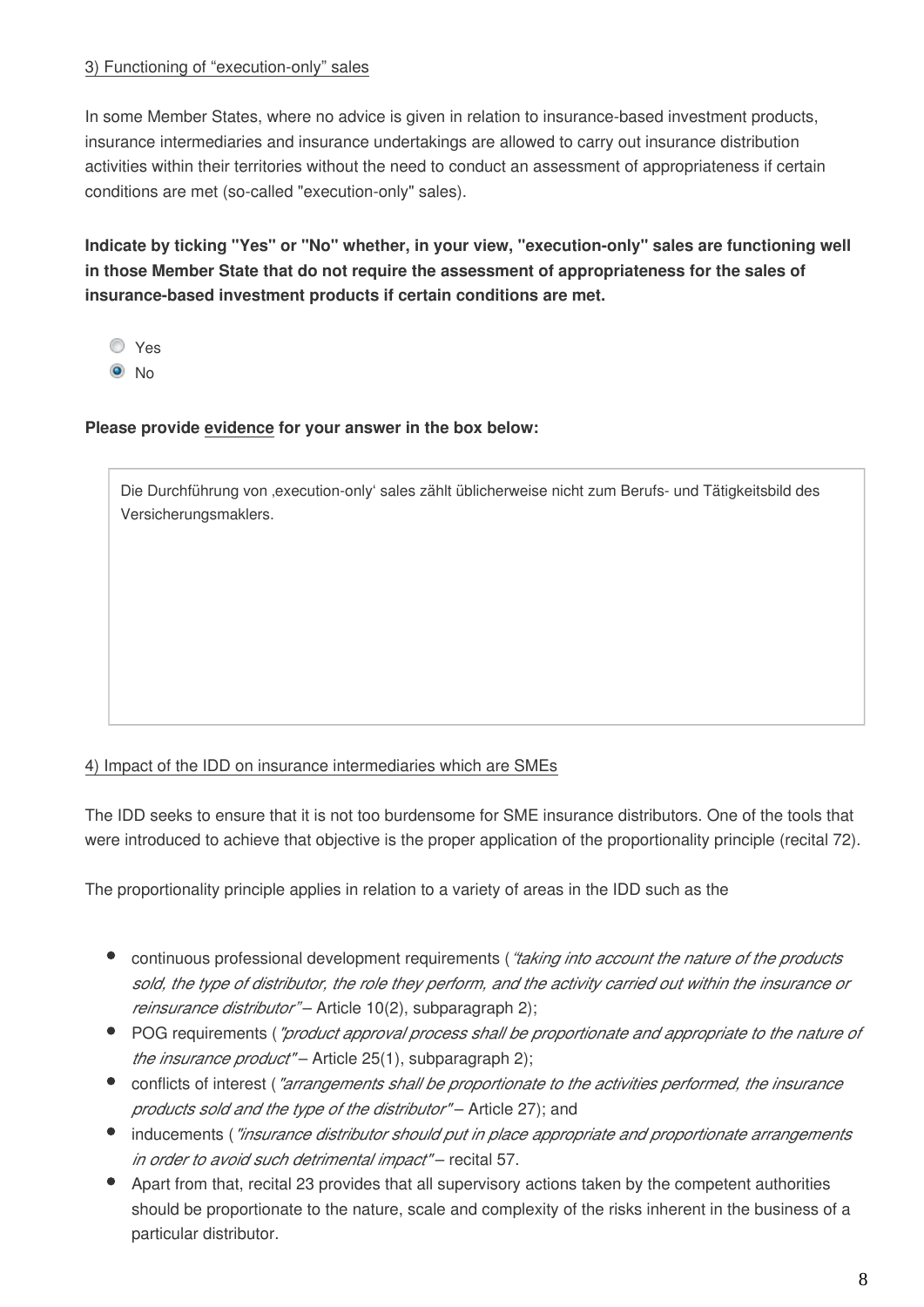EIOPA would like to gather information on the impact of the IDD on SME insurance distributors and, in particular, identify whether the administrative burden stemming from the IDD is proportionate with regards to consumer protection.

EIOPA has identified some examples of the type of data/evidence for the European market, which could be used to **determine the impact of the IDD on insurance intermediaries which are SMEs**:

- Changes in the number and type of registered insurance intermediaries that are SMEs
- Which IDD requirements have the biggest impact on SME insurance intermediaries
- Whether or not the IDD has been too burdensome for SME insurance intermediaries
- Impact of general good rules on SME insurance intermediaries operating in other Member States in accordance with the principles of freedom of establishment and freedom to provide services
- Number of SME insurance intermediaries that are manufacturers

#### **Provide in the box below any quantitative or qualitative data/evidence you have which could be used to determine the impact of the IDD on insurance intermediaries which are SMEs:**

Die Auswirkungen der IDD sowie der vorherigen Regulierungen auf Versicherungsvermittler, die KMU sind, lassen sich kurz wie folgt zusammenfassen:

Die zu erfüllenden Pflichten der Vermittler im Zusammenhang mit der Kundenberatung und der Berufsausübung allgemein bedeuten erheblich mehr Zeitaufwand, führen zu steigenden Kosten und sinkenden Einnahmen. Diese Schere steigender Kosten und Bürokratieaufwendungen bei zugleich sinkenden Einnahmen ist für viele Vermittlerbetriebe, die KMU sind, existenzbedrohend. Die seit 2011 signifikant rückläufige Anzahl der registrierten Versicherungsvermittler in Deutschland zeigt, dass viele Vermittler zur Aufgabe ihres Geschäftsbetriebs gezwungen waren: Während am 05.01.2011 insgesamt 263.452 Versicherungsvermittler/-berater registriert waren, beläuft sich deren Anzahl per 04.01.2021 auf 197.437. Das bedeutet einen Verlust von netto 66.015 Versicherungsvermittlern/-beratern bzw. einen Rückgang um 25,06 %. Besonders auffällig ist der Einbruch am Vorabend bzw. im Zuge der IDD. Vom 02.01.2018 bis 03.01.2019 sank die Zahl der Registrierten um 19.182 – ein Jahresverlust von 8,69 %! Diese drastische Anzahl an Geschäftsaufgaben im Jahre 2018 dürfte im engen Zusammenhang stehen mit den erwarteten nochmals deutlich steigenden Bürokratiekosten in Folge der nochmals schärfen Regulierung durch die IDD.

Die dramatische Anzahl der Geschäftsaufgaben wird umso deutlicher, wenn man die folgenden Zahlen berücksichtigt: Vor der Regulierung (2006) bezifferte der GDV die Zahl der als Versicherungsvermittler tätigen Gewerbetreibenden auf rund 410.000. Das BMWi (Begründung zum Entwurf des Gesetzes zur Neuregelung des Versicherungsvermittlerrechts/Umsetzung IMD) ging sogar von einer Gesamtzahl von 500.000 aus.

Als Beleg fügen wir die Entwicklung im Vermittlerregister laut Statistik der DIHK bei (Tabelle 1, 2 und 4).

#### 5) Enhancing IDD framework related to digitalisation and new business models

The IDD was designed as a technology-neutral legislation and although there are some direct references to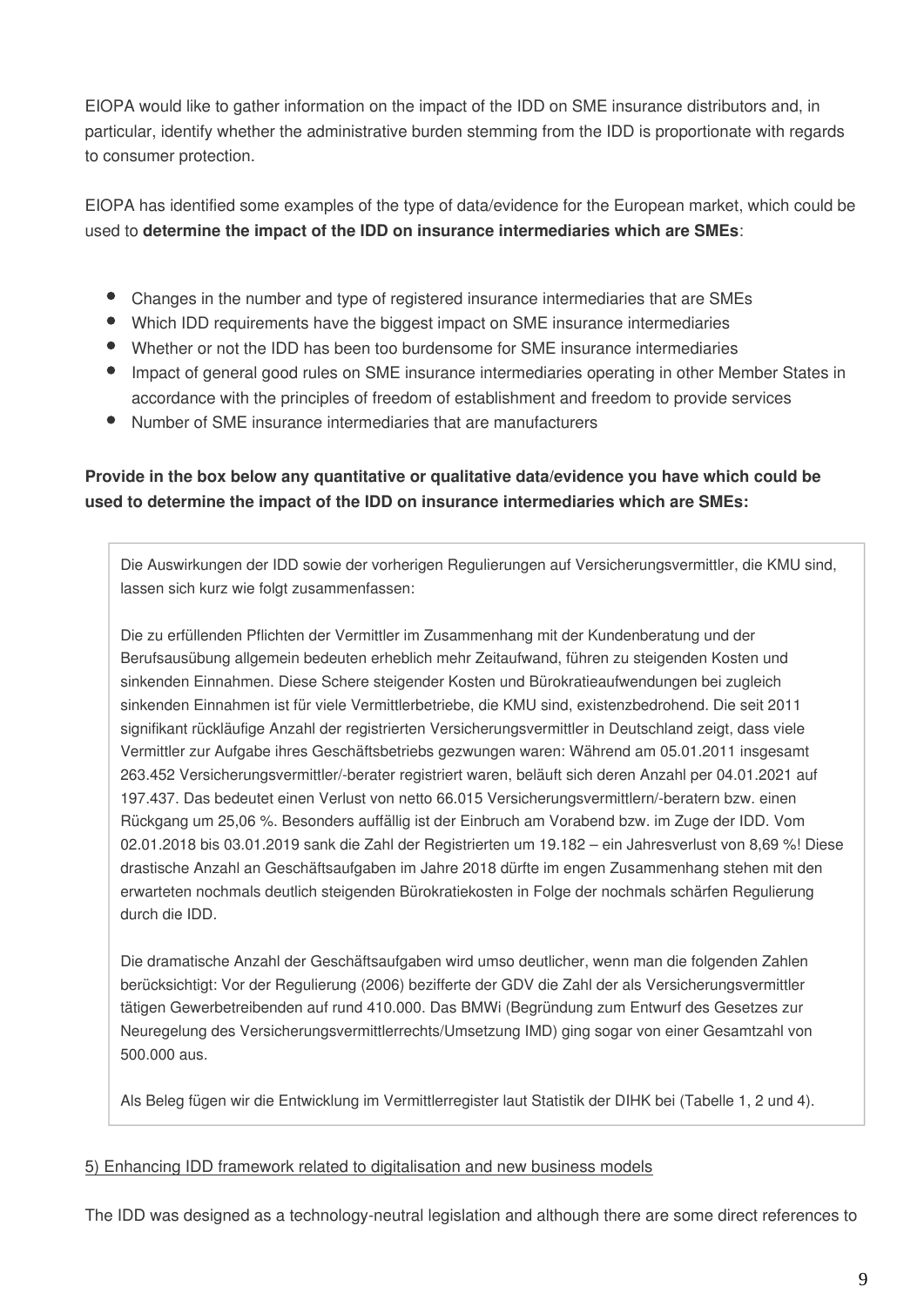the digital distribution (e.g. comparison websites are now caught under the definition of "insurance distribution"), it is important to note that technology continues to evolve, consumers' expectations are changing, insurers and distributors will continue to develop and revise their business models and this brings both beneficial innovation and a new set of emerging risks for consumers – which regulation and supervision will need to take into account.

EIOPA would like to gather information from external stakeholders on if, and how, the IDD could be amended to capture these technological developments and new business models to facilitate sound and consumer-focused digital insurance distribution, including online disclosures and financial advice.

EIOPA has identified some examples of challenges presented by digitalisation and new business models:

- The IDD's default-paper based regime for communicating information to the customer and how information to consumers (including for non-life products the insurance product information document) is provided in a digital environment
- Distribution via innovative distribution models such as insurance platforms and ecosystems, including lack of transparency ("who is doing what in the distribution process and who is accountable")
- Scope of the definition of "insurance distribution" in an online environment. This could include business models where it is not entirely clear if they fall under "insurance distribution" definition or not. Examples could include certain decentralised/Peer-to-Peer (P2P) products (e.g. based on blockchain technology) where a group of individuals with mutual interests or similar risk profiles pool their "premiums" together to insure against a risk. This could also include the more general question of what does "indirect conclusion of a contract" stated in the insurance distribution definition entail in an online environment, e.g. in the context of insurance price calculators, how many clicks need to be made or moved to another website or data re-entered so that the contract is not "indirectly concluded" and hence not falling under the insurance distribution definition
- Lack of accessibility / exclusion to digital services for vulnerable customers, including elderly and disabled persons
- Price optimisation practices using new technologies and data sources where the premium paid by consumers is partly based on non-risk based factors aiming to identify the consumer's propensity to shop around (churn) and/or their "willingness to pay".
- $\bullet$ Insurance undertakings outsourcing their underwriting to Managing General Agents (MGAs) in the context of introducing new technologies whereby the MGA goes deeper into the value chain of the insurance business with more influence on product development and pricing

**Please explain in the box below how technological advancements are impacting on the application of the IDD and if, and how, existing provisions of the IDD need to be amended or what new rules need to be introduced to meet the challenges/opportunities presented by digitalisation and new business models from the point of view of insurance distributors:**

-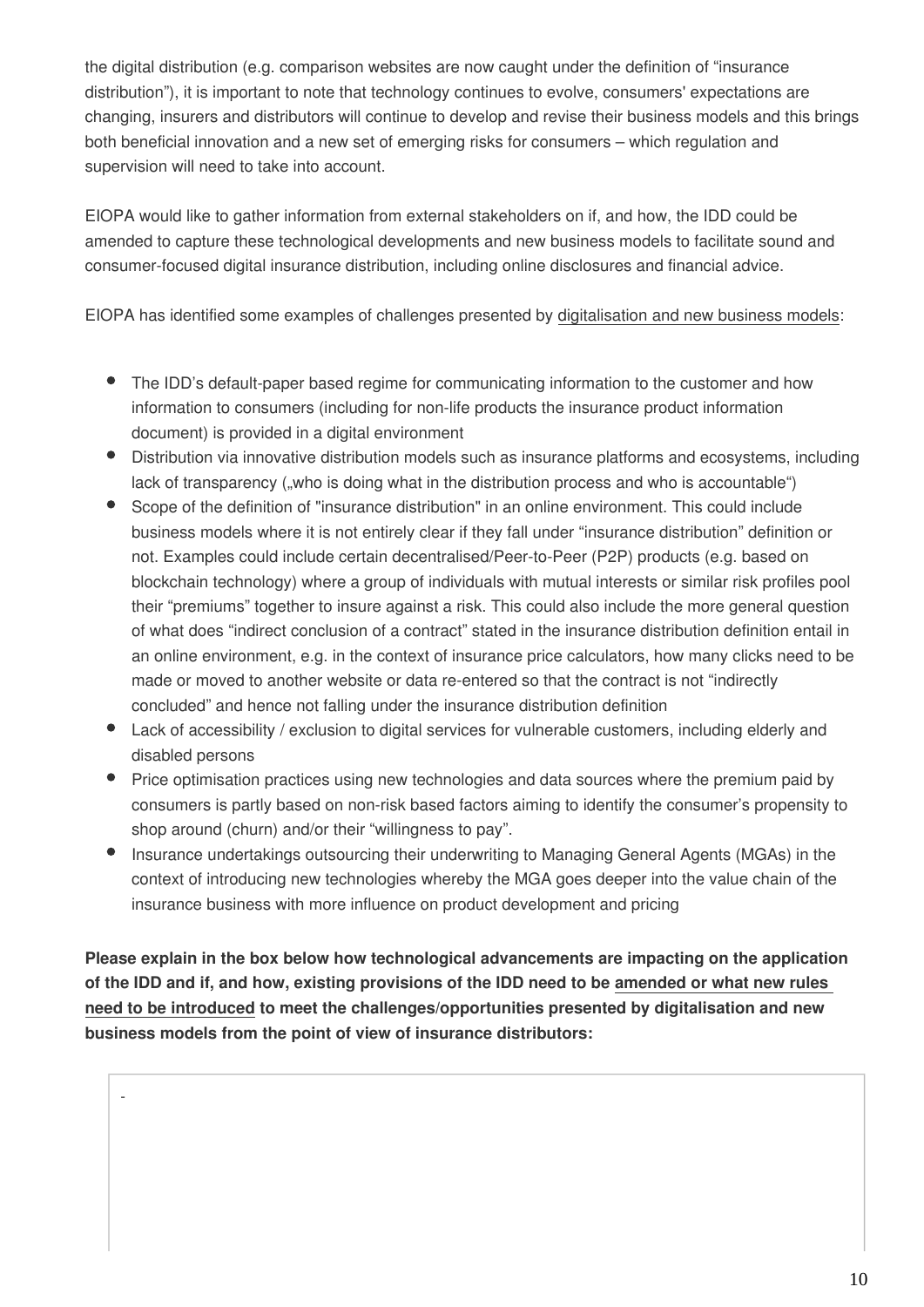#### **Please provide evidence supporting your explanation in the box below:**

### Additional issues which are of relevance when it comes to the application of the IDD

#### 6) Difficulties in the application of the IDD due to the lack of clarity in the IDD provisions

For the purposes of developing its report, EIOPA is seeking to identify other aspects which have specifically impacted the application of the IDD at the national level. Based on the exchanges with NCAs and the IDD questions and answers received from external stakeholders, EIOPA has identified that the provisions of the IDD indicated below may be difficult to apply for insurance distributors, given the lack of clarity in these provisions. EIOPA seeks to gather further evidence as to what provisions of the IDD are particularly difficult to apply for insurance distributors, given the lack of clarity in these provisions.

#### **Please indicate, by ticking one or more boxes, which of the following provisions of the IDD are the most difficult to apply for insurance distributors, given the lack of clarity in these provisions.**

- POG rules (e.g. level of granularity of the target market, concept of "significant adaptation of existing products" and different definition of the target market under the IDD compared to EU legislation regulating other financial products)
- $\Box$  Treatment of group insurance policies / third party contracts, including in an online environment (e.g. the insurer is only obliged to provide information to the policyholder, but often the consumer, who is the insured person, thereby does not receive important information)
- Scope of the definition of "insurance distribution", including in an online environment (e.g. further clarity is required as to what the IDD refers to when referring to assisting in the 'administration' and/or 'performance' of a contract of insurance)
- Definition of ancillary intermediaries such as travel agencies (e. g. concept of "complementary" mentioned by Article 2(1), number 4) and of exempted insurance intermediaries)
- Demands-and-needs test / fulfilment of the suitability or appropriateness assessment (e.g. what happens in the situation where the customer does not cooperate with the intermediary and refuses to disclose information relevant for advice (typically data about their financial situation) and at the same time still wants to conclude the insurance contract)

-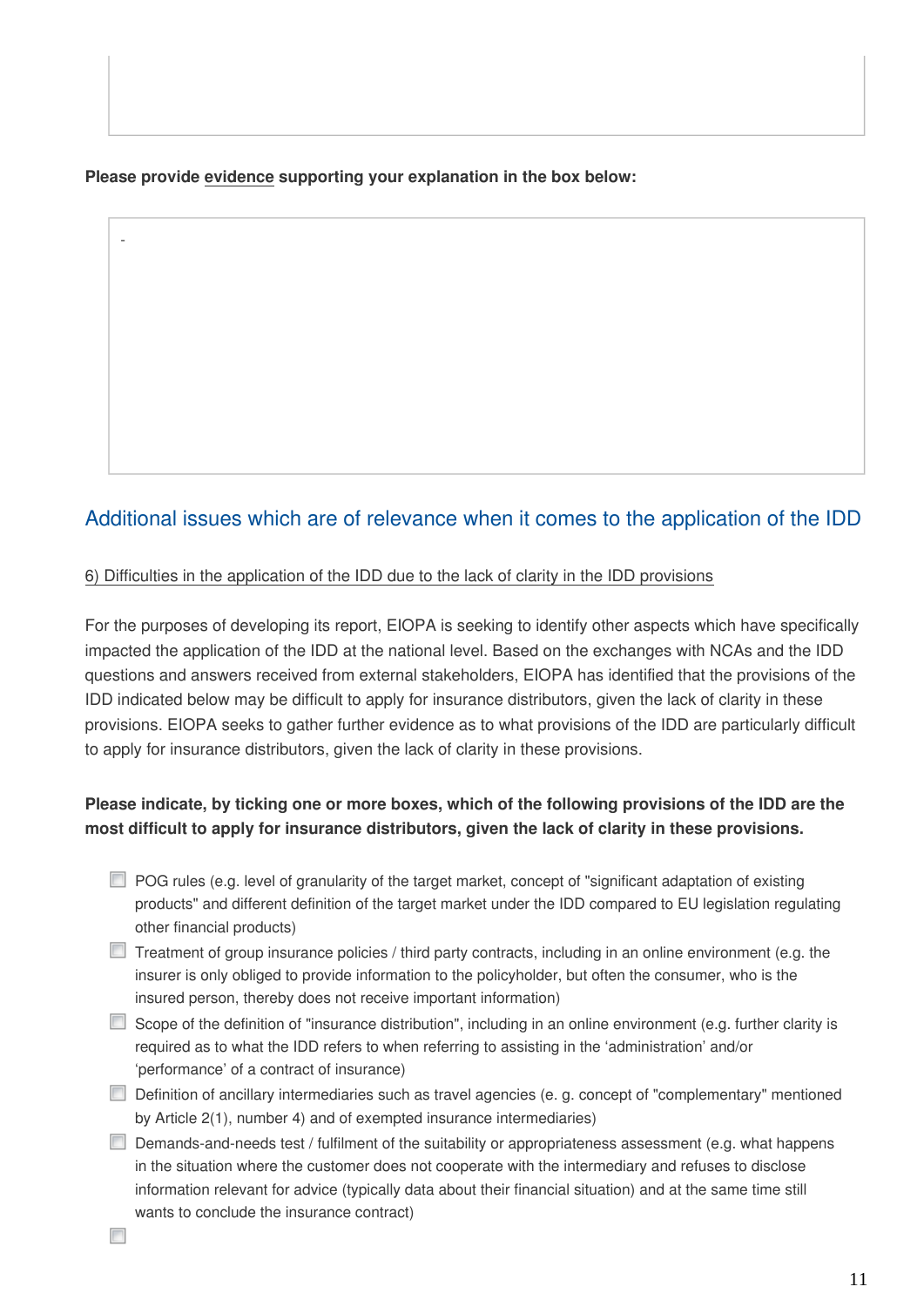Remuneration / conflicts of interest (e.g. lack of clarity as to when a remuneration scheme conflicts with the duty to act in accordance with the best interests of the customer)

- $\Box$  Training and continuous professional development requirements (e.g. it is not clear which employees are directly involved in the distribution activity and are therefore required to carry out training)
- Definition and interpretation of cross-selling (e.g. distinction between the role of an ancillary insurance intermediary and the activity of cross-selling may not be clear)
- $\Box$  "Acting honestly, fairly and professionally in accordance with the best interests of their customers" (e.g. more guidance as to how this provision can be complied with when applying price optimisation techniques)
- $\Box$  Lack of clarity as to the applicability of the IDD to non-retail clients (e.g. no definition of "professional client" under IDD, as compared to EU legislation regulating other financial products)
- $\Box$  "Need to provide the customer with objective information about the insurance product in a comprehensible form to allow that customer to make an informed decision" (e.g. more clarity as to how this provision can be complied with when using black box algorithms)
- Definition of "close links" mentioned in Article 3(6) (e.g. need for more clarity as to when close links "do not prevent the effective exercise of the supervisory functions of the competent Authority")
- Different definition of "complex product" under IDD compared to EU legislation regulating other financial products

#### **Specify in the box below any other provisions of the IDD which are difficult to apply for insurance distributors, given the lack of clarity in these provisions:**

#### **Please provide evidence for your answers in the box below:**

-

-

7) Challenges in applying the POG requirements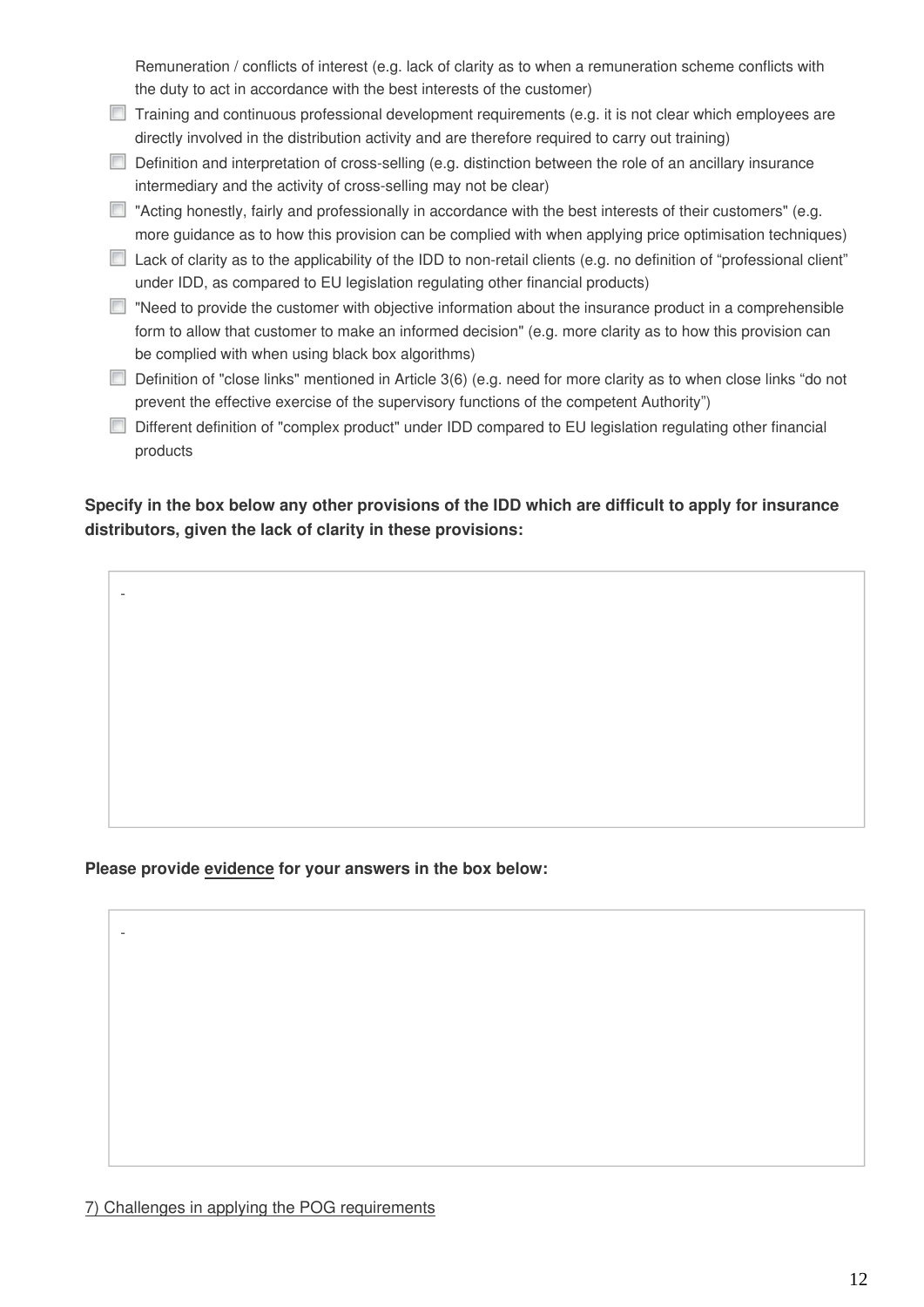The IDD has introduced POG rules requiring insurance undertakings and intermediaries manufacturing insurance products ('manufacturers') to maintain, operate and review a process for the approval of each insurance product, or significant adaptations of an existing insurance product, before it is marketed or distributed to customers. Insurance distributors have to support this by operating product distribution arrangements to ensure that they have all the information needed to sell the product in line with the POG policy set by the manufacturer.

These requirements are designed to ensure that all insurance products for sale to customers meet the needs of their specific target market in order to avoid and reduce from an early stage risks of failure to comply with customer protection rules.

EIOPA would like to gather information from external stakeholders as to whether the POG requirements are well functioning or if there is a need to adjust them.

**Please specify in the box below what challenges manufacturers and insurance distributors face in applying the POG requirements and if, and how, existing POG requirements of the IDD need to be amended or what new rules need to be introduced to meet these challenges.**

**Please provide evidence for your answers in the box below:**

-

-

8) Challenges in carrying out cross-border business within the EU

One of the objectives of the IDD is to strengthen further the internal market and promote a true internal market for life and non-life insurance products and services. In order to enhance cross-border trade, for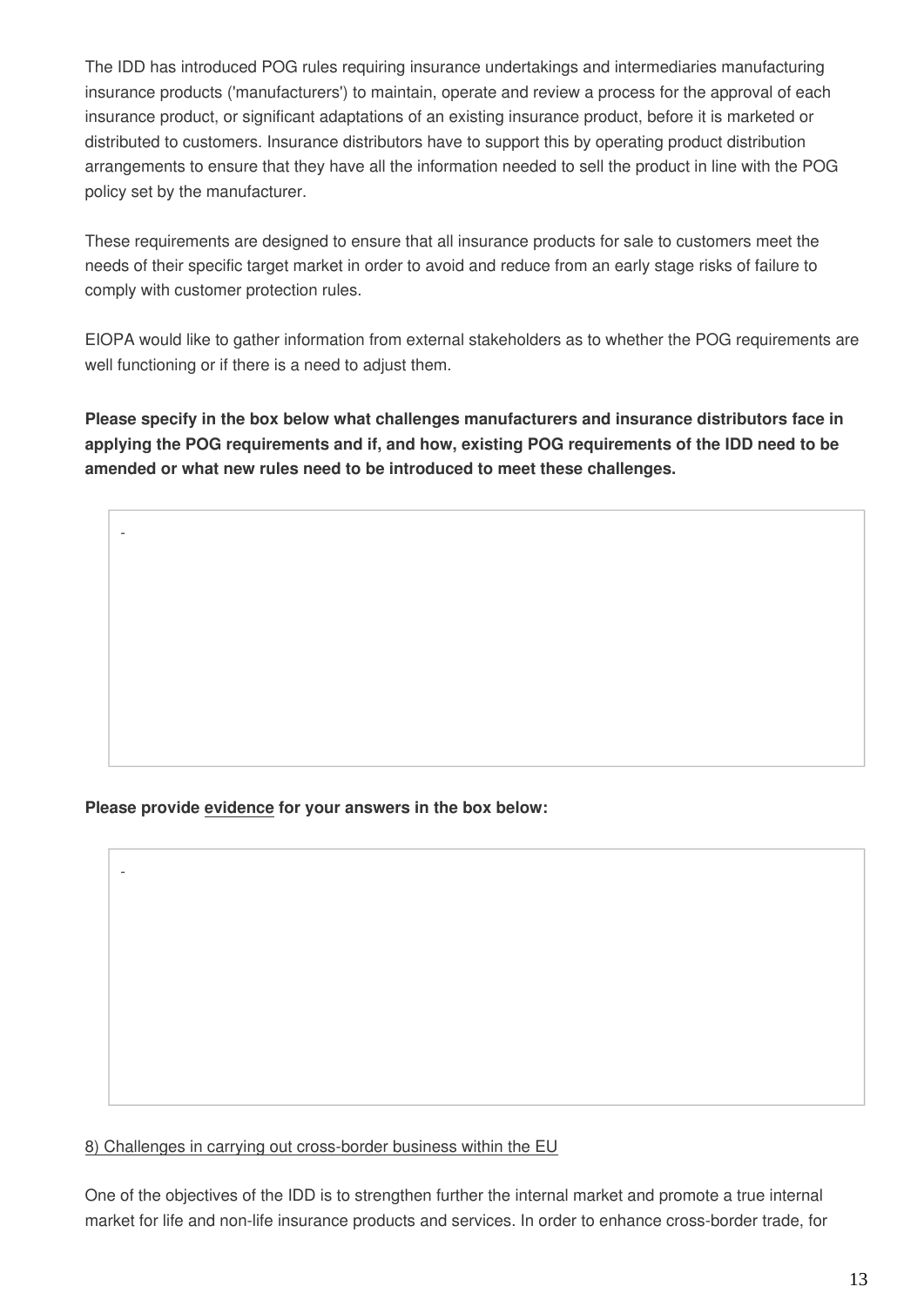example, the IDD has introduced principles regulating mutual recognition of intermediaries' knowledge and abilities. Furthermore, the IDD requires Member States to ensure appropriate publication of general good rules applicable in their territories.

EIOPA would like to gather information on the obstacles preventing a true internal market and how to overcome them.

EIOPA has identified some examples of challenges insurance distributors may face in carrying out crossborder business within the EU:

- Quantity and level of diversity of information requirements contained in general good rules
- Cooperation with national competent authorities

-

-

Insurance undertakings outsourcing their underwriting to MGAs (e.g. difficulties for the insurance undertaking to effectively monitor and oversight the activities of the MGA in a cross-border context)

**Please specify in the box below what challenges insurance distributors face in carrying out crossborder business within the EU and if, and how, existing provisions of the IDD need to be amended or what new rules need to be introduced to meet these challenges.**

#### **Please provide evidence for your answers in the box below:**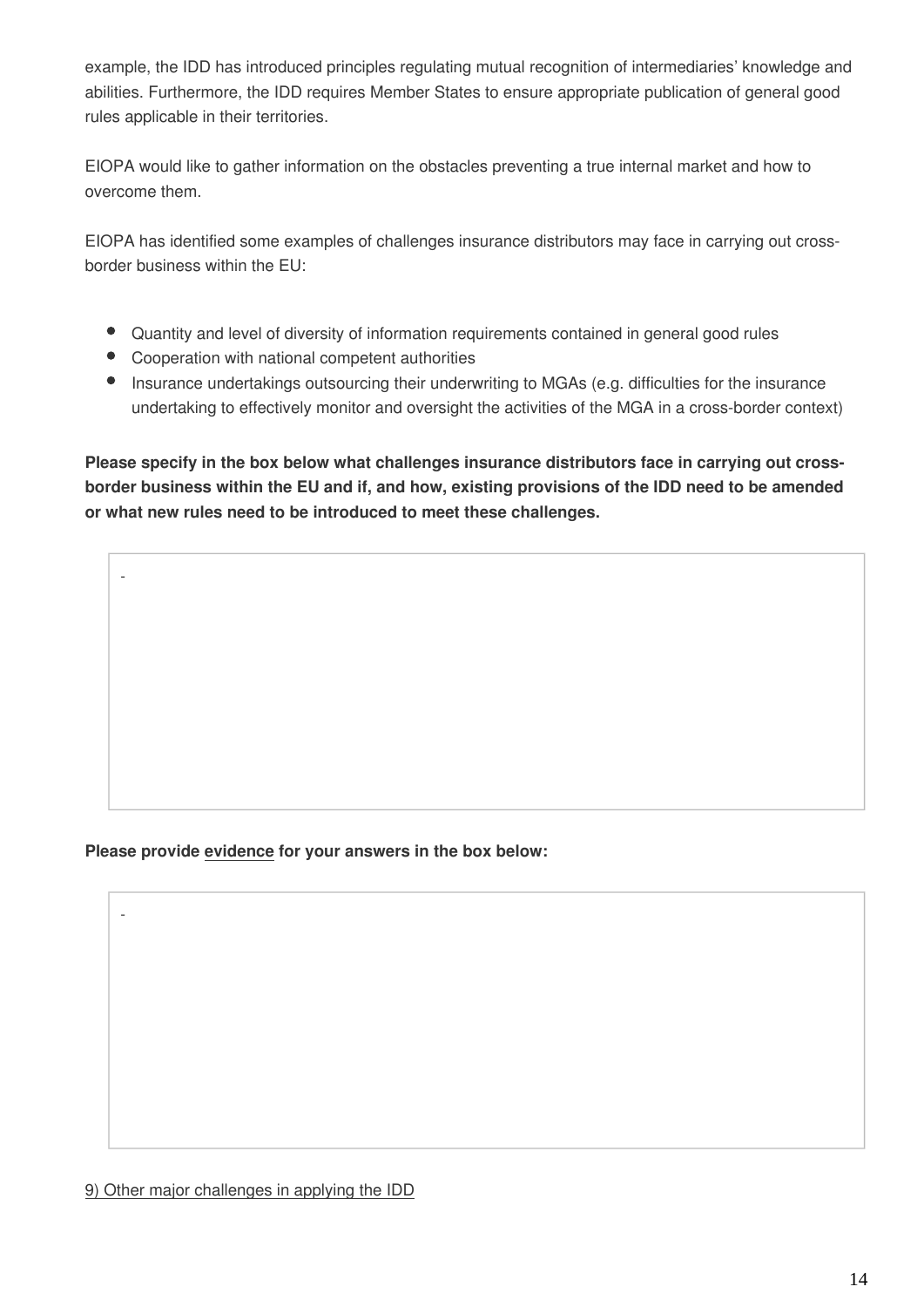**Please explain in the box below what other major challenges insurance distributors face in applying the IDD and if, and how, existing provisions of the IDD need to be amended or what new rules need to be introduced to meet these challenges.**

Die Verschärfung bestehender Bestimmungen der IDD oder die Einführung neuer bzw. weiterer Regeln halten wir nicht für notwendig, im Gegenteil, wir halten dies für schädlich. Wie unter Frage 4 ausgeführt und belegt, ist die Zahl der Versicherungsvermittler in Deutschland bereits drastisch zurückgegangen. Jegliche weitere Verschärfung der Regulierung hat negative Auswirkungen auf den Verbraucherschutz und die Versorgung der Bevölkerung mit notwendigem Versicherungsschutz. Hier gilt es, eine ausreichende Anzahl an qualifizierten Beratungs- und Vermittlungsmöglichkeiten für Verbraucher zu erhalten.

#### **Please provide evidence supporting your response in the box below:**

Siehe Antwort Frage 10.

#### 10) Challenges consumers face when purchasing insurance products

One of the main objectives of the IDD is to ensure a high level of consumer protection by enhancing transparency for customers and the quality of advice provided to the customer.

EIOPA would like to gather information as to what challenges customers face in purchasing insurance and how existing provisions of the IDD need to be amended or what new rules need to be introduced to meet these challenges.

EIOPA has identified some examples of challenges consumers may face in purchasing insurance:

- Issues related to pre-contractual information (e.g. too much information/contradictory and unclear information)
- Challenges related to the purchase of insurance products bundled together with other goods/services
- Challenges related to purchasing products from ancillary intermediaries such as travel agencies
- Providing personal data during a suitability/appropriateness assessment
- Lack of financial education and literacy on the part of customers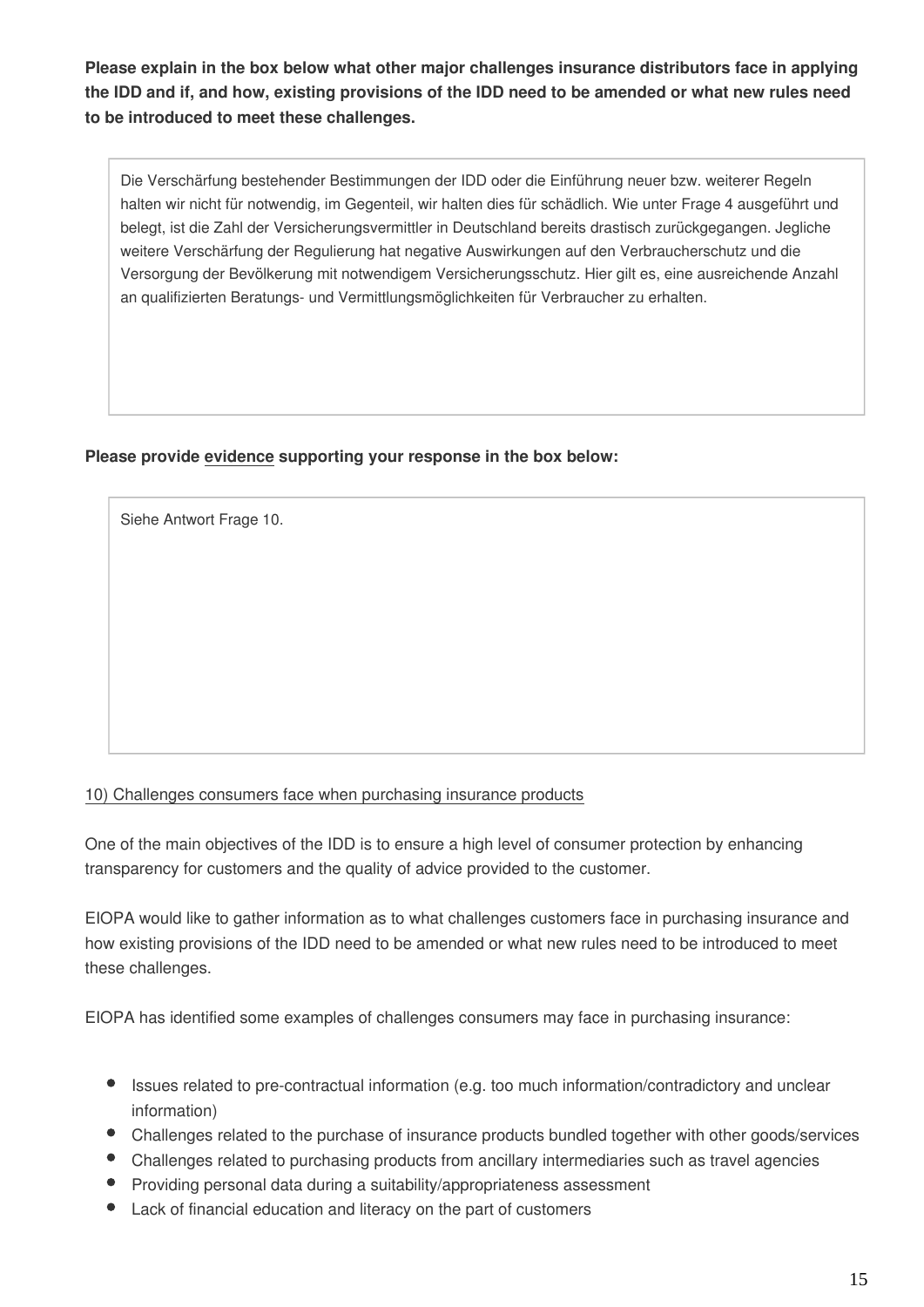Substitutability of insurance-based investment products with other financial products and issues around comprehension and consistent protection of consumers

**Indicate in the box below what challenges consumers face when purchasing insurance and if, and how, existing provisions of the IDD need to be amended or what new rules need to be introduced to meet these challenges:**

Die Versorgung breiter Bevölkerungsschichten mit qualitativ hochwertigen Beratung- und Vermittlungsdienstleistungen wird mit weiteren Verschärfungen in der Regulatorik oder Eingriffen in das Vergütungssystem maßgeblich verringert.

Hinsichtlich einer von interessierter Seite immer wieder erhobenen Forderung zur Änderung des Vergütungssystems im Sinne eines Provisionsverbotes verweisen wir auf die Entwicklung bei Versicherungsberatern. Die Versicherungsberatung, bei der der Berater keine Provision/Courtage von den Produktgebern erhalten darf, sondern ein Honorar vom Kunden nimmt, wird von vermeintlichen Verbraucherschützern gepriesen und gefordert. Doch die Praxis sieht anders aus, der Verbraucher nutzt diese Versicherungsberatung weiterhin höchst selten. Laut DIHK-Statistik vom 04.01.2021 sind in Deutschland gerade einmal 326 Versicherungsberater tätig, zudem ist deren Anzahl sinkend. In der DIHK-Statistik vom 01.10.2018 wurden 349 Versicherungsberater ausgewiesen, da es aktuell nur noch 326 sind, bedeutet dies einen Rückgang um 23 Versicherungsberater bzw. minus 6,59 %. Bedeutsam ist dabei weniger dieser Rückgang, sondern die dauerhaft niedrige Anzahl an Versicherungsberatern. Da die regulatorischen Anforderungen an Versicherungsberater in Deutschland nicht höher sind als die an Versicherungsmakler, können diese Regulatorikanforderungen nicht die Ursache dafür sein, dass die Versicherungsberatung in mehr als 10 Jahren keine Blüte erlebt hat. Aus der seit über 10 Jahren niedrigen Anzahl der Versicherungsberater kann geschlossen werden, dass der Verbraucher diese nicht im großen Umfang nachfragt und die Zahlung von angemessenen Honoraren vielen Verbrauchern nicht möglich ist oder die Bereitschaft dazu fehlt. Wäre dies anders, wäre die Versicherungsberatung ein für viele auskömmliches Geschäftsmodell, dann wäre auch die Anzahl der Versicherungsberater drastisch gestiegen. Daher sollten insbesondere Versicherungsmakler, die wie die Versicherungsberater vom Kunden mandatiert werden und in dessen Lager zu stehen haben, nicht durch noch schärfere Regulatorik oder Eingriffe in das Vergütungssystem, wie Provisionsdeckel oder gar Provisionsverbot, in der Existenz bedroht bzw. zu zehntausenden Geschäftsaufgaben gezwungen werden.

#### **Please provide evidence for your response in the box below:**

Als Beleg fügen wir eine Tabelle zur DIHK-Statistik bzgl. der Entwicklung der Versicherungsberaterzahl bei (Tabelle 3).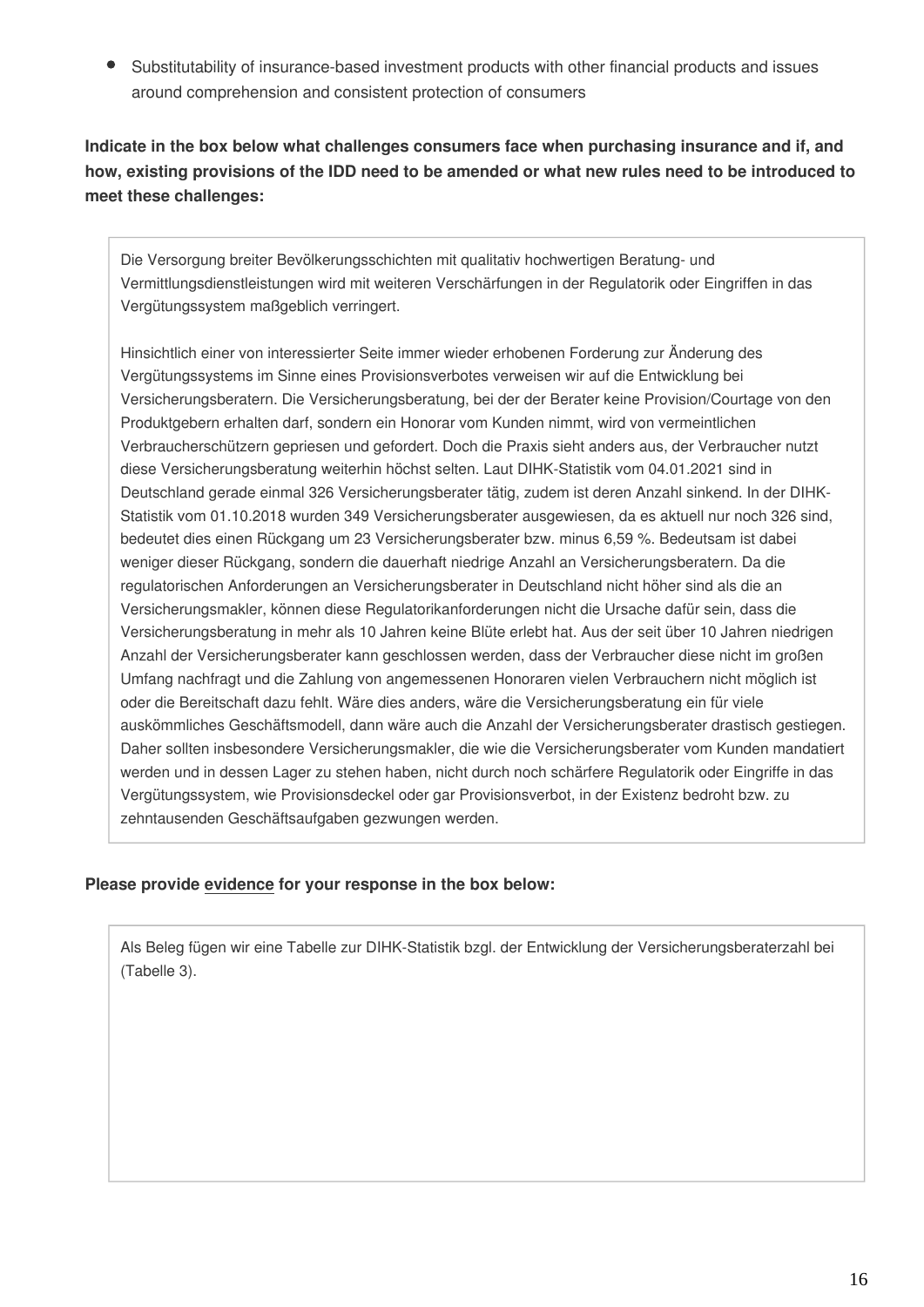#### 11) Challenges consumers face when purchasing insurance products from distributors pursuing crossborder activities

EIOPA has identified some examples of challenges which consumers might face when purchasing insurance from insurance undertakings or insurance intermediaries conducting cross-border business within the EU.

- Lack of clarity of the rules and the law applicable to cross-border insurance contracts
- $\bullet$ Insurance products not suitable for the cross-border market
- Lack of cross-border portability of insurance products
- Lack of cross-border insurance distribution activity

-

-

Different level of consumer protection in Member States due to lack of harmonisation and consistent application of consumer protection rules across Member States, products and sectors

**Indicate in the box below what challenges consumers face when purchasing insurance from insurance undertakings or insurance intermediaries conducting cross-border business within the EU and if, and how, existing provisions of the IDD need to be amended or what new rules need to be introduced to meet these challenges:**

**Please provide evidence for your response in the box below:**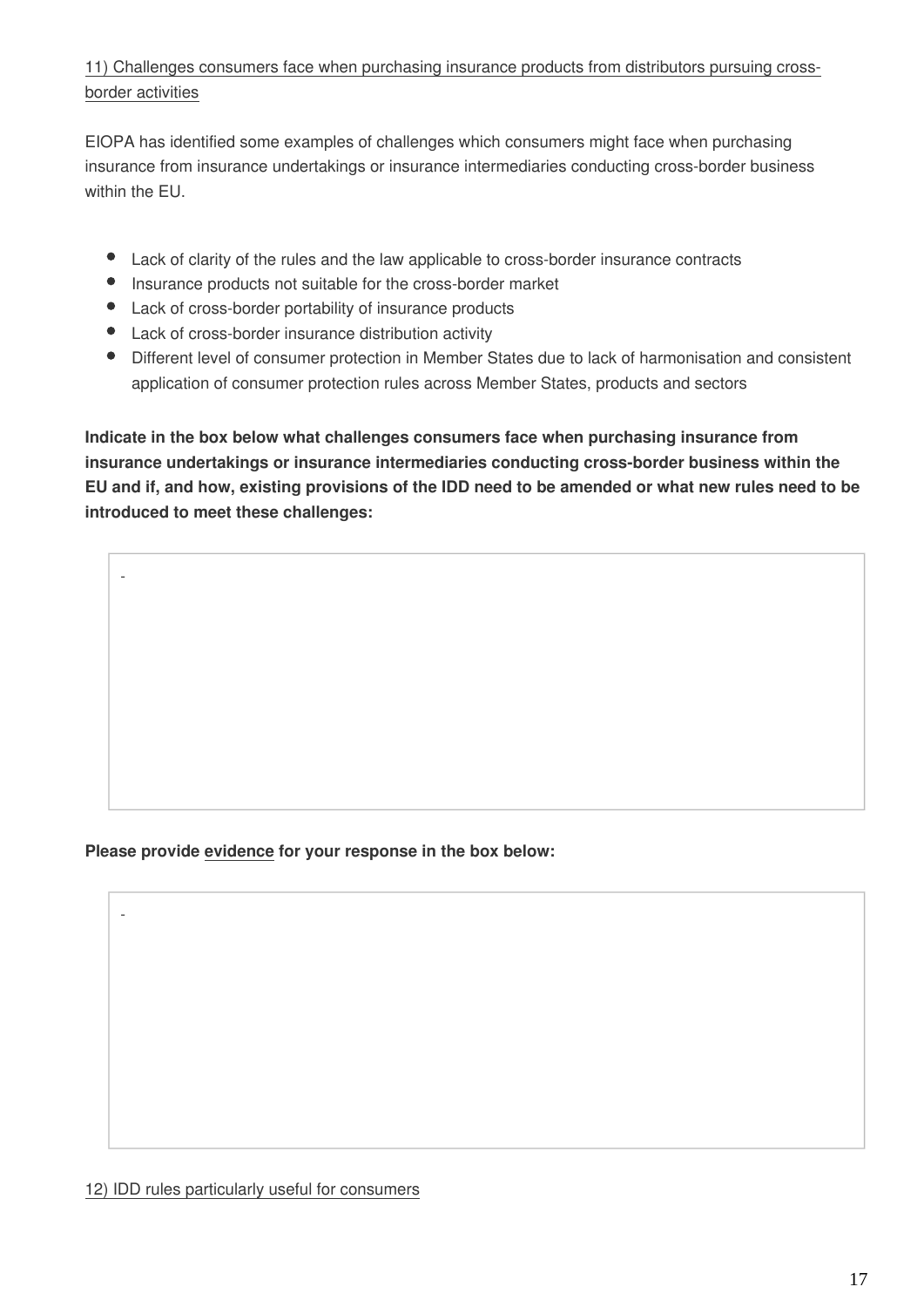EIOPA has identified some examples of consumer protection rules in the IDD which may be particularly useful for consumers.

- Professional and organisational requirements (Article 10)
- $\bullet$ Advice rules, and standards for sales where no advice is given (Article 20)
- Cross-selling requirements (Article 24)
- POG requirements (Article 25)

-

-

- Conflicts of interest and remuneration rules for sales of IBIPs (Articles 27-29)
- $\bullet$ Assessment of suitability and appropriateness and reporting to customers (Article 30)

**Specify in the box below what consumer protection rules in the IDD are particularly useful for consumers:**

**Please provide evidence for your response in the box below:**

13. Supervisory activities carried out to assess the application of the IDD rules

A key component of the successful application has been the role played by EIOPA and national supervisors in ensuring the IDD rules are applied consistently across the market. EIOPA seeks to gather information as to where this has functioned well and where there is room for improvement.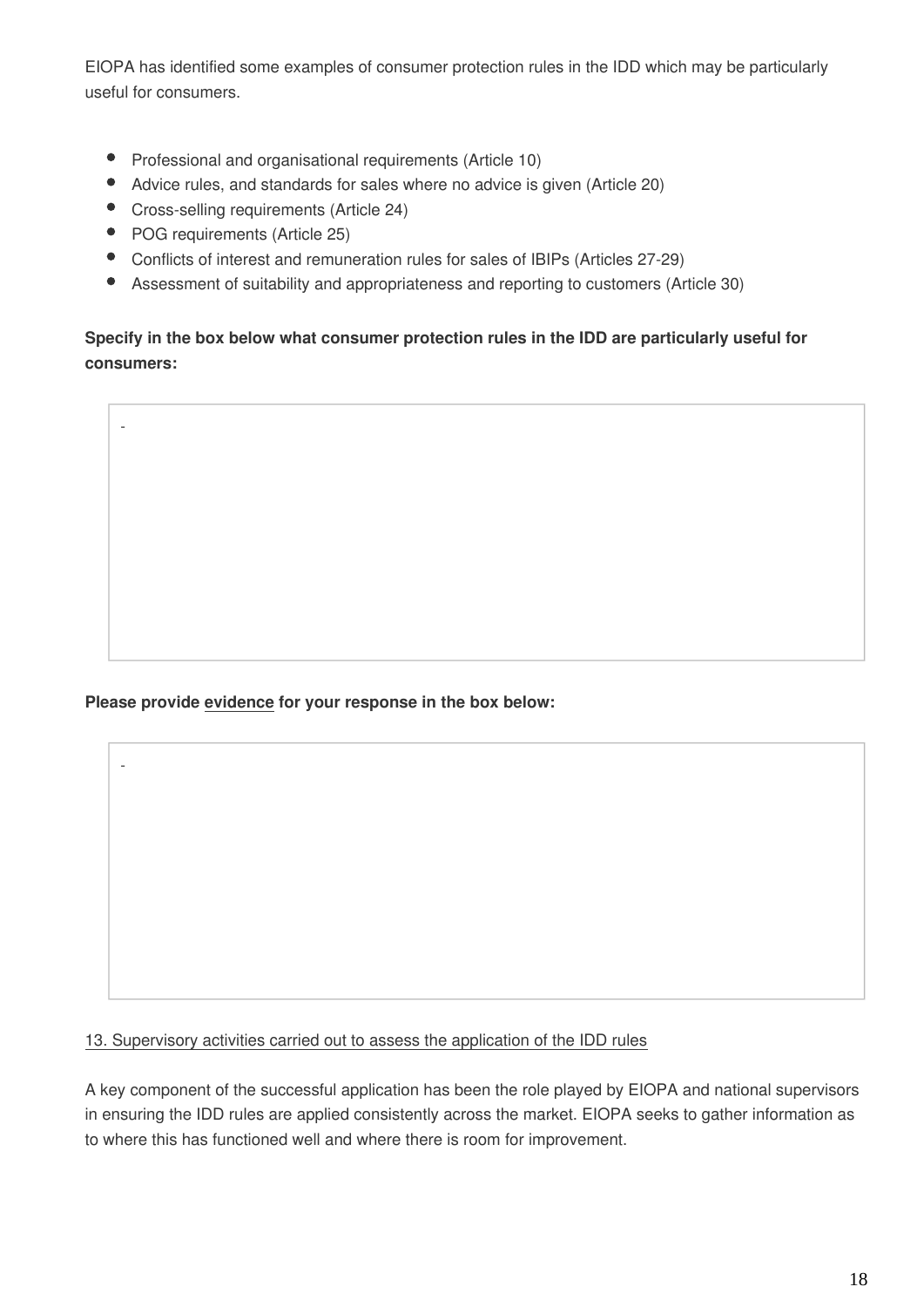**In particular, specify in the box below whether intrusive supervisory activities have been carried out to assess the application of IDD rules:**

#### 14. NCAs' approach during supervision

-

-

Another key component of the successful application has been the role played by EIOPA and national supervisors in ensuring the IDD rules are applied ensuring the spirit of the law is applied leading to the desired policy outcomes. EIOPA seeks to gather information as to whether NCAs have taken more a compliance oriented approach or whether they have looked into the way in which IDD has been applied has led to the desired outcomes.

**In particular, specify in the box below whether supervisory activities have been carried out to ensure IDD application or whether supervisory activities have looked at whether the desired outcomes have been achieved.**

The evidence for the responses should be provided in the textboxes below the respective questions.

However, if you have evidence in a format other than text (e.g. Excel file), please upload the file here.

The maximum file size is 1 MB. If the file size exceeds 1 MB, please send it to IDDApplicationReport@eiopa. europa.eu

**3e3b2247-afa2-4f3f-bb7f-05af79418fa8/Entwicklung\_Vermittlerbeschwerden\_2009\_-\_2019.pdf e14e23d4-d7fc-4b91-9923-f78d7808f1e3**

**/Registrierungen\_und\_Ver\_nderungen\_im\_Versicherungsvermittlerregister\_Stand\_2021\_01.pdf**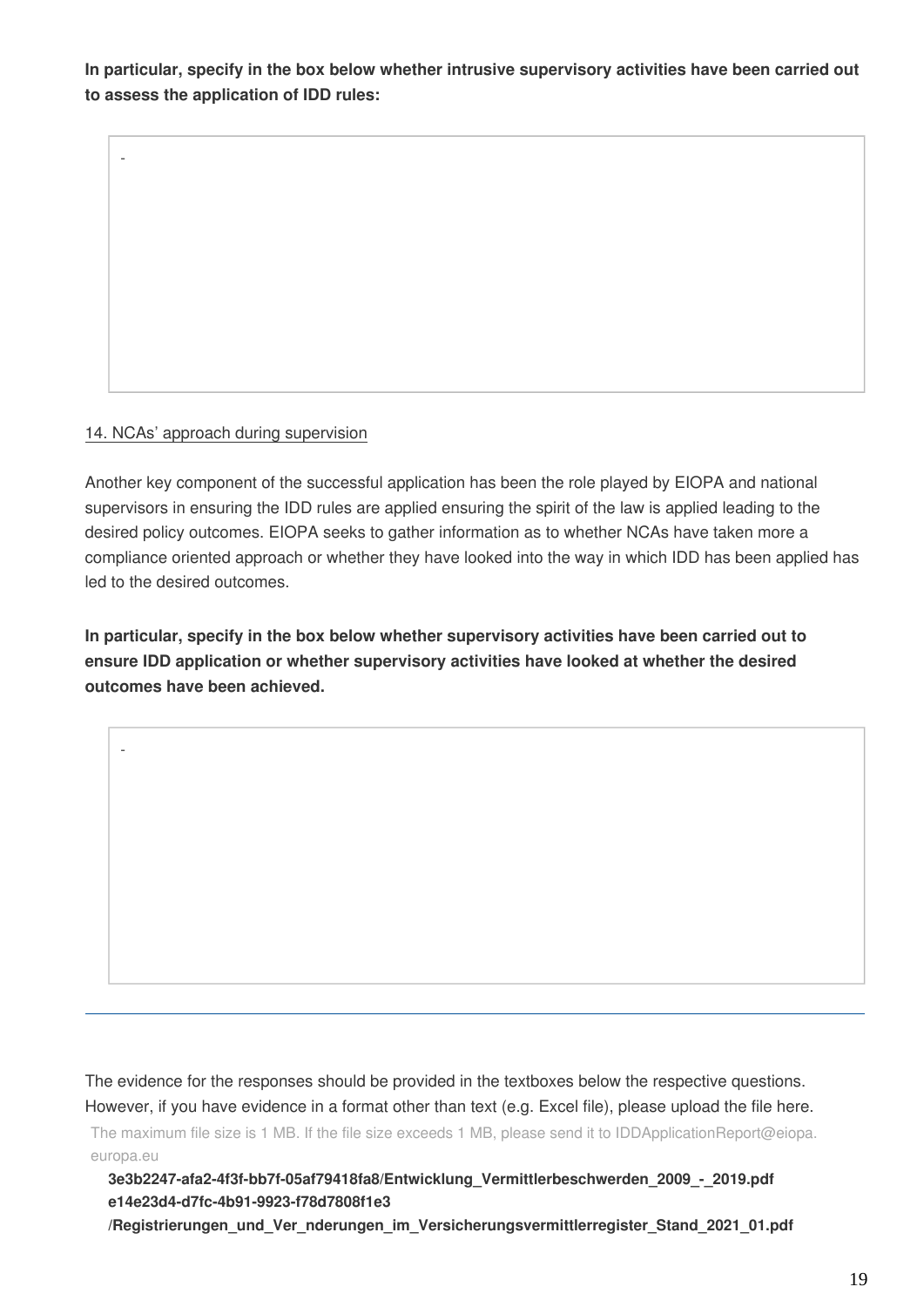### **Please find the "Submit" button at the bottom of this page.**

### **Abbreviations**

EIOPA European Insurance and Occupational Pensions Authority

IBIP Insurance-based investment product

IDD Insurance Distribution Directive

IMD Insurance Mediation Directive

IPID Insurance product information document

**MGA** Managing general agent

**NCA** National competent authority

POG Product oversight and governance

Q&A Questions and answers

SME Small and medium-size enterprise

## Explanation of terms used in this survey

#### Appropriateness assessment

In addition to completing a demands-and-needs test, an insurance intermediary or insurance undertaking, in relation to sales where no advice is given, has to ask the customer to provide information regarding that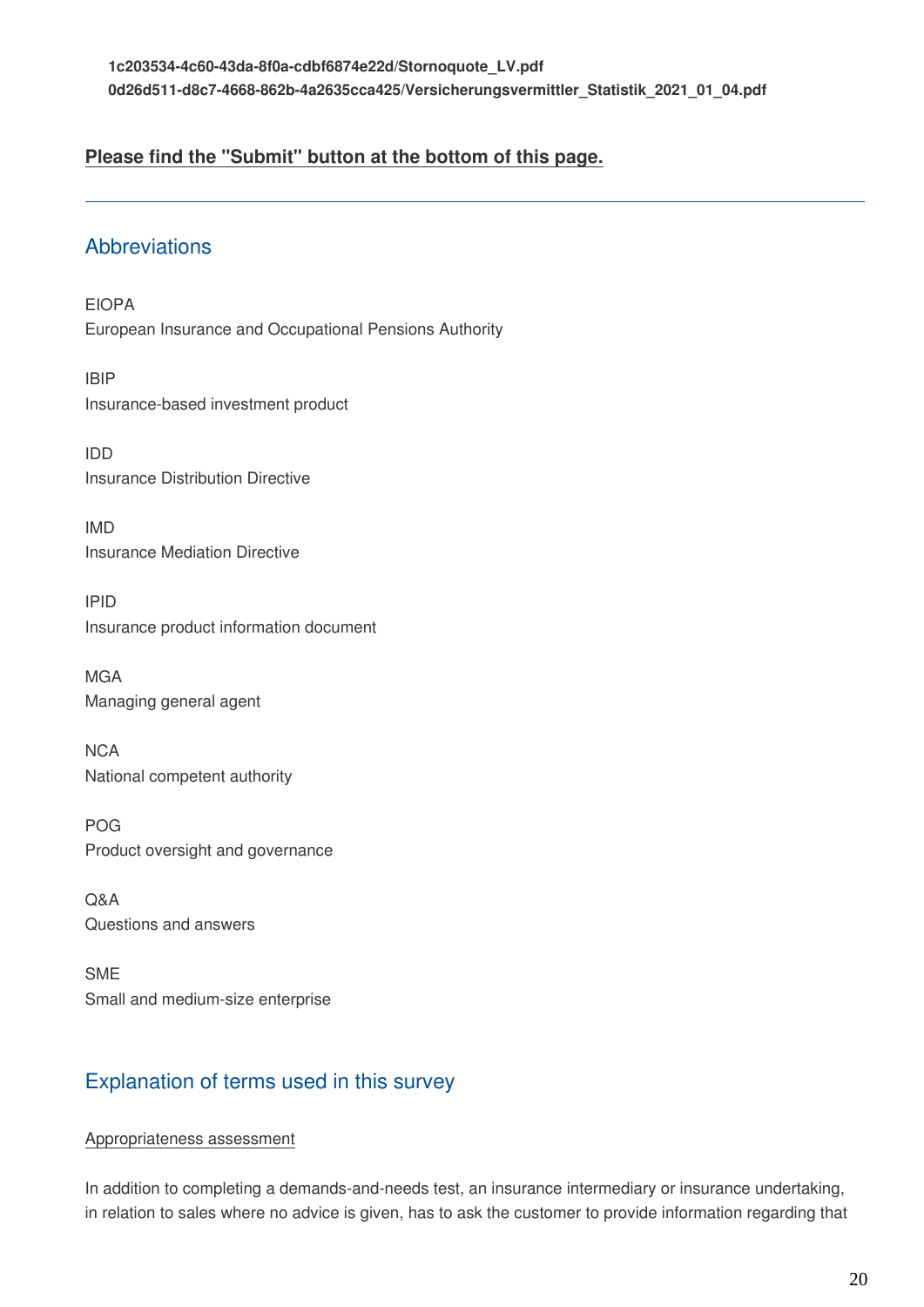person's knowledge and experience in the investment field relevant to the specific type of product or service offered or demanded so as to enable the insurance intermediary or the insurance undertaking to assess whether the insurance service or product envisaged is appropriate for the customer (Article 30(2) of the IDD).

#### Default-paper based regime

Article 23(3), IDD provides that even where certain information is provided to the customer such as the Insurance Product Information Document (IPID) by electronic means, the distributor must be able to provide a paper copy upon request and free of charge. In addition:

- Article 23(4)(b), IDD provides that, for certain information disclosures under the IDD, a durable medium other than paper may be used, provided "the customer has been given the choice between information on paper and on a durable medium, and has chosen the latter medium".
- Article 24(6), IDD provides that, other than paper, a durable medium or a website, can only be considered appropriate in the context of the business conducted between the insurance distributor and the customer if there is evidence that the customer has regular access to the internet

#### Demands-and-needs test

In order to avoid cases of sales of insurance products to customers for whom they are not suitable, the IDD introduced a demands-and-needs test that must be completed for the sale of any insurance product. It requires those selling insurance to obtain information from the customer and ensure that any product proposed to the customer is consistent with the customer's demands and needs and is presented in a comprehensible form to allow that customer to make an informed decision (Article 20(1) of the IDD).

Where advice is provided prior to the sale of an insurance product, in addition to the duty to specify the customers' demands and needs, a personalised recommendation should be provided to the customer explaining why a particular product best meets the customer's insurance demands and needs (Article 20(2) of the IDD).

#### **Digitalisation**

Digitalisation is the use of digital technologies to change a business model and provide new revenue and value-producing opportunities; it is the process of moving to a digital business (Gartner Glossary).

#### Execution-only sales

In some Member States, where no advice is given in relation to insurance-based investment products, insurance intermediaries and insurance undertakings are allowed to carry out insurance distribution activities within their territories without the need to conduct an assessment of appropriateness if certain conditions are met. This concept refers to execution-only sales.

#### General good rules

General good rules in the context of the IDD refer to national provisions regulating insurance distribution in addition to those set out in the IDD. They are imposed by the host Member State on incoming insurance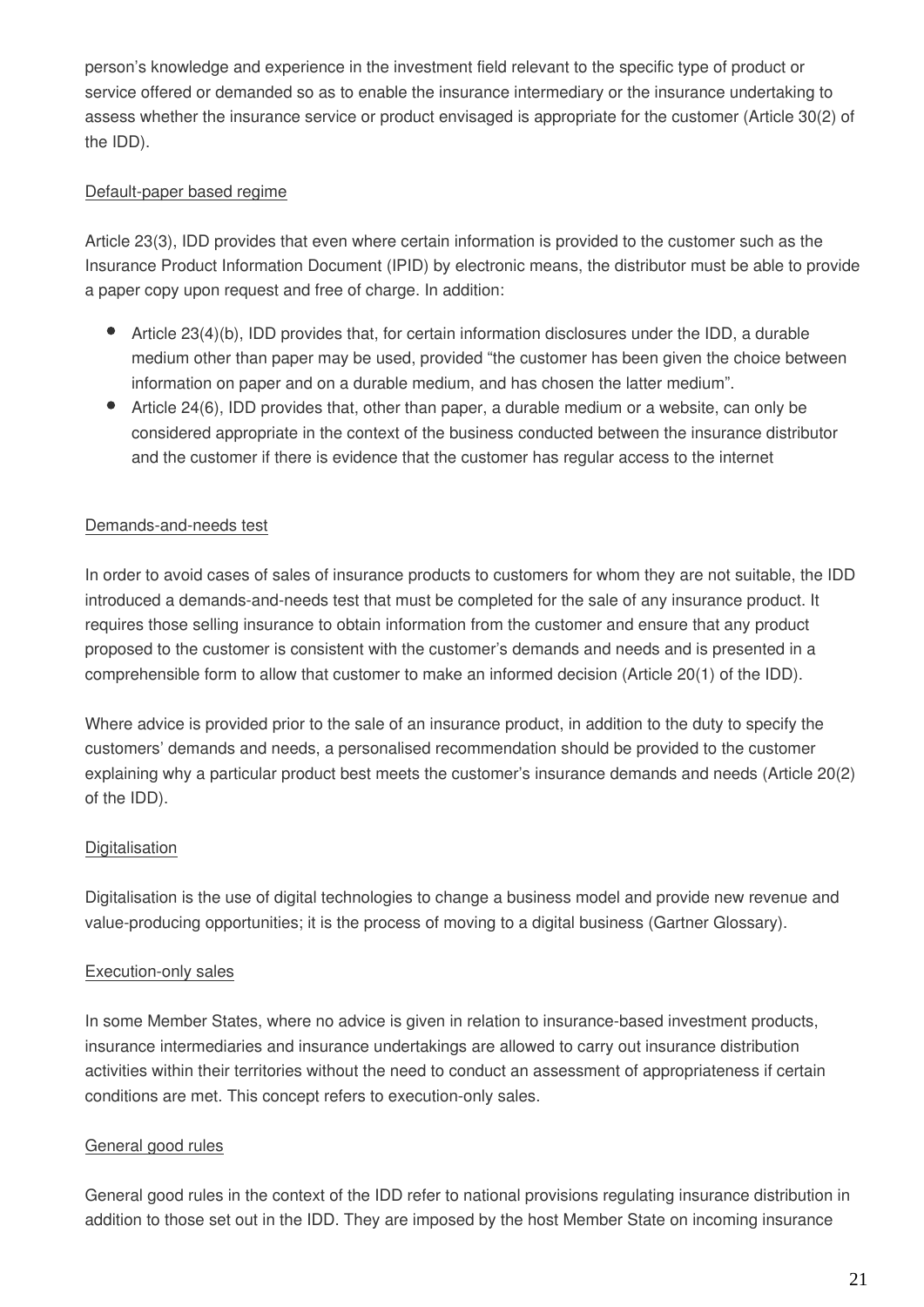distributors doing cross-border business on the basis of the freedom of services or freedom of establishment and domestically registered insurance distributors (Article 11 of the IDD).

#### Insurance-based investment products

Insurance-based investment product means an insurance product which offers a maturity or surrender value and where that maturity or surrender value is wholly or partially exposed, directly or indirectly, to market fluctuations (Article 4(2) of PRIIPs Regulation).

#### Insurance distributor

Insurance distributor means any insurance intermediary, ancillary insurance intermediary or insurance undertaking (Article 2(1), number 8 of the IDD).

#### Insurance product information document

The insurance product information document is a standardised information document which is provided to the customer prior to the conclusion of a contract. The document provides information on the key features of the product, such as the main risks insured and exclusions where claims cannt be made. See Article 20 (5) to (8) for further information.

#### Level of granularity of the target market

Article 5(1) of the Commission Delegated Regulation 2017/2358 states that *"The product approval process shall for each insurance product identify the target market and the group of compatible customers. The target market shall be identified at a sufficiently granular level, taking into account the characteristics, risk profile, complexity and nature of the insurance product."*

Furthermore, recital 6 specifies that *"For simpler, more common products, the target market should be*  identified with less detail while for more complicated products or less common products, the target market *should be identified with more detail taking into account the increased risk of consumer detriment associated with such products."*

While Article 5(1) and recital 6 provide some information as to how the target market should be identified, there is a lack of clear guidance as to the level of granularity of the target market for a specific product.

#### Managing general agents

Managing general agents (MGAs) are often referred to as "virtual insurers" or "insurers light". The role of an MGA is to coordinate and provide services to a capacity provider (i. e. insurance or reinsurance undertaking) in exchange for a commission. The services provided by the MGA are mostly related to claims and underwriting, but can also be in relation to tech, pricing, distribution, system, culture, research and development. MGAs are classed as insurance intermediaries for regulatory purposes, but in practice, they hold the pen for underwriting and adjusting claims. MGAs transfer the actual underwriting risk to an insurance or reinsurance undertaking which offers a vehicle with a license and ensures regulatory compliance.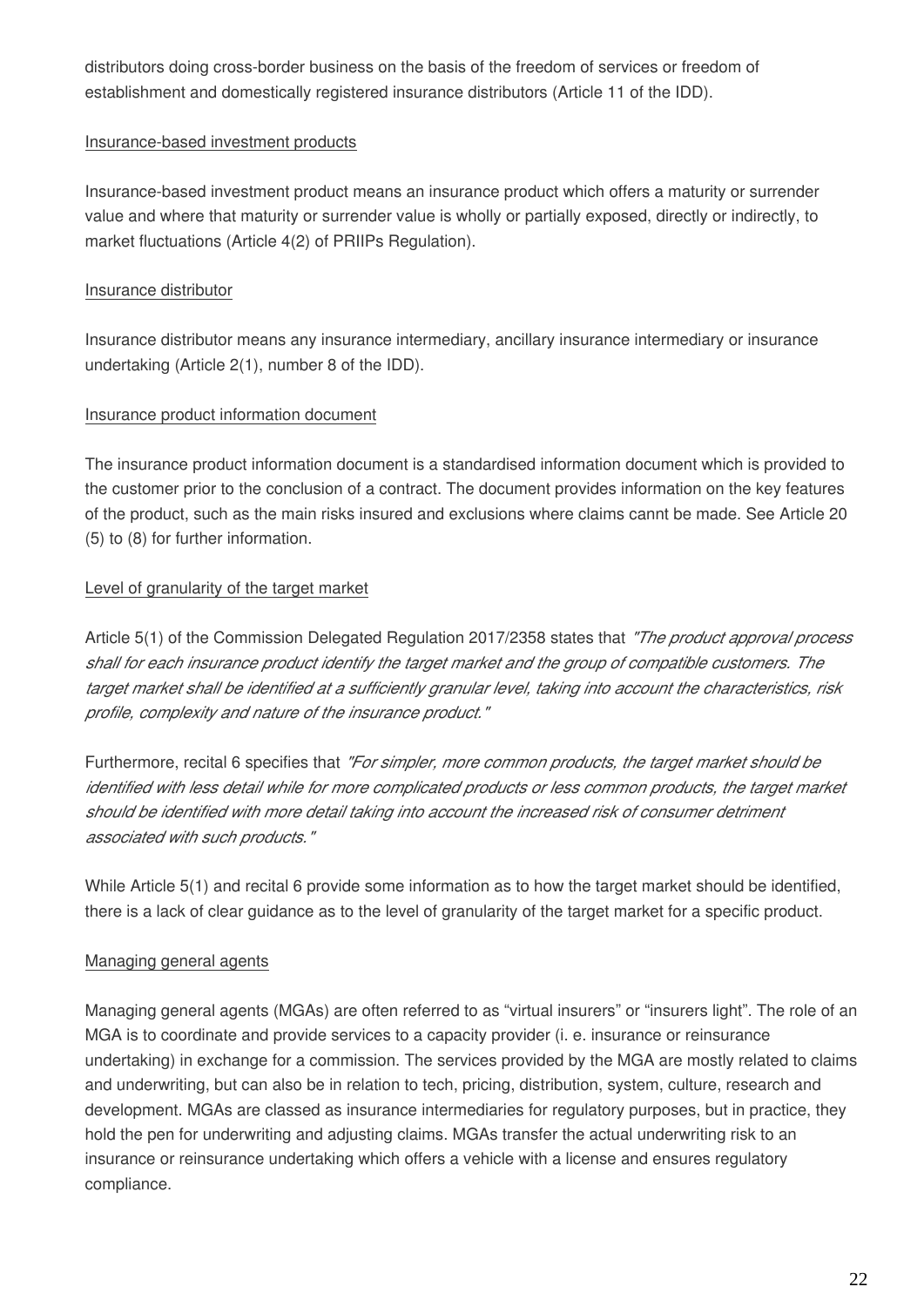#### Mis-selling

Mis-selling in an insurance context means that an insurance undertaking or insurance intermediary is selling an insurance product to a customer for whom it is not suitable. In order to avoid cases of mis-selling, the IDD provides that the sale of insurance products should always be accompanied by a demands- andneeds test on the basis of information obtained from the customer.

#### Product oversight and governance requirements

The IDD has introduced POG rules requiring insurance undertakings and intermediaries manufacting insurance products ('manufacturers') to maintain, operate and review a process for the approval of each insurance product, or significant adaptations of an existing insurance product, before it is marketed or distributed to customers. Insurance distributors have to support this by operating product distribution arrangements to ensure that they have all the information needed to sell the product in line with the POG policy set by the manufacturer.

These requirements are designed to ensure that all insurance products for sale to customers meet the needs of their specific target market in order to avoid and reduce from an early stage risks of failure to comply with customer protection rules.

See Article 25 of the IDD and Commission Delegated Regulation 2017/2358 for further information on these requirements.

#### Price optimisation practices

Price optimisation refers to the practice of adjusting the premiums paid by different groups of consumers to achieve certain business objectives. Given an understanding of the behaviours and economic characteristics of consumers in the market, and an awareness of the behaviours of their competitors, insurance companies can aim to adjust premiums paid by different groups of consumers in ways unrelated to their risk or cost to serve to maximise overall profit.

#### Small and medium-sized enterprises

Small and medium-sized enterprises (SMEs) are defined in the [EU recommendation 2003/361](http://eur-lex.europa.eu/legal-content/EN/TXT/?uri=CELEX:32003H0361&locale=en).

The main factors determining whether an enterprise is an SME are

- 1. staff headcount
- 2. either turnover or balance sheet total

#### Suitability assessment

In addition to completing a demands-and-needs test, when providing advice on an insurance-based investment product, the insurance intermediary or insurance undertaking shall also obtain the necessary information regarding the customer's knowledge and experience in the investment field relevant to the specific type of product or service, that person's financial situation including that person's ability to bear losses, and that person's investment objectives, including that person's risk tolerance, so as to enable the